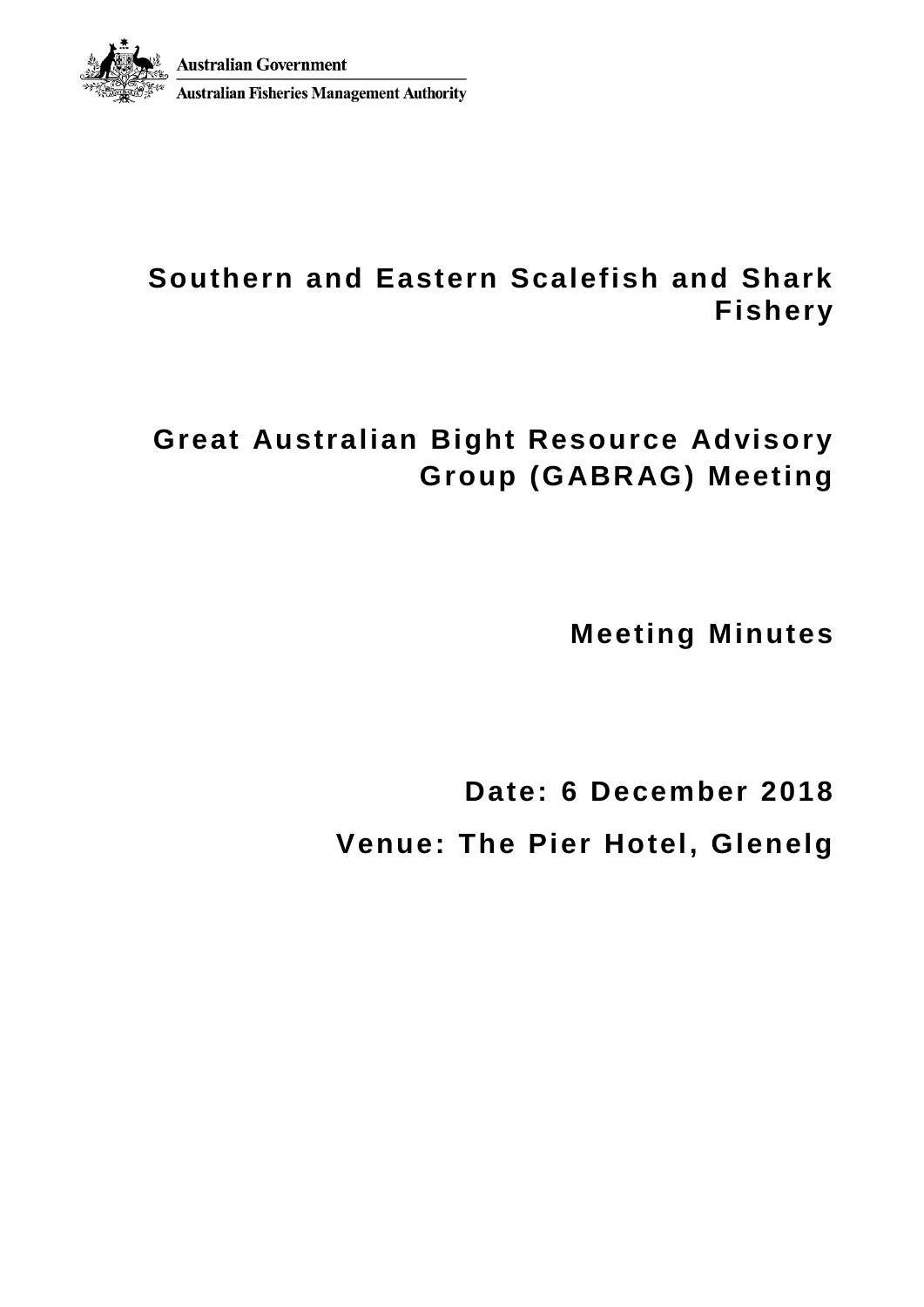# **Attendees**

| <b>Name</b>            | Member type i.e. industry member   |
|------------------------|------------------------------------|
| Mr Lance Lloyd         | Chair                              |
| Dr Ian Knuckey         | Scientific Member                  |
| Mr Anthony Moore       | Scientific Member                  |
| Mr Jim Raptis          | <b>Industry Member</b>             |
| Mr Neil MacDonald      | <b>Industry Member</b>             |
| Ms Marcia Valente      | <b>Industry Member</b>             |
| Professor John Tisdell | <b>Economics Member</b>            |
| Dr Miriana Sporcic     | <b>Invited Participant - CSIRO</b> |
| Mr Daniel Corrie       | <b>AFMA Member</b>                 |
| Ms Kehani Manson       | <b>Executive Officer</b>           |

## **Minutes**

# **1. Preliminaries**

## **1.1 Introduction and apologies**

1 The Chair opened the meeting and welcomed members and other participants at 09:00, Thursday 6 December 2018.

## **1.2 Declaration of interests**

- 2 Members reviewed and updated the table of Declarations of Interest (included at Attachment 1) prior to the meeting.
- 3 The Chair asked participants to declare any interests in matters being considered, not limited to pecuniary gain. Such interests were declared by:
	- Jim Raptis, Marcia Valente and Neil MacDonald due to commercial interests.
	- Miriana Sporcic, Ian Knuckey and Anthony Moore due to research interests.
- 4 The RAG noted the individuals conflicts of interest and, recognising each participant's knowledge and valuable contribution to the discussions, the RAG agreed that on any agenda item for which a member had a particular conflict of interest, they should participate in the discussion of agenda items, but leave the room at the time that recommendations on that agenda item are being determined.

## **1.3 Adoption of Agenda**

5 The RAG adopted the agenda (Attachment 2), noting that there were no additional items to be added.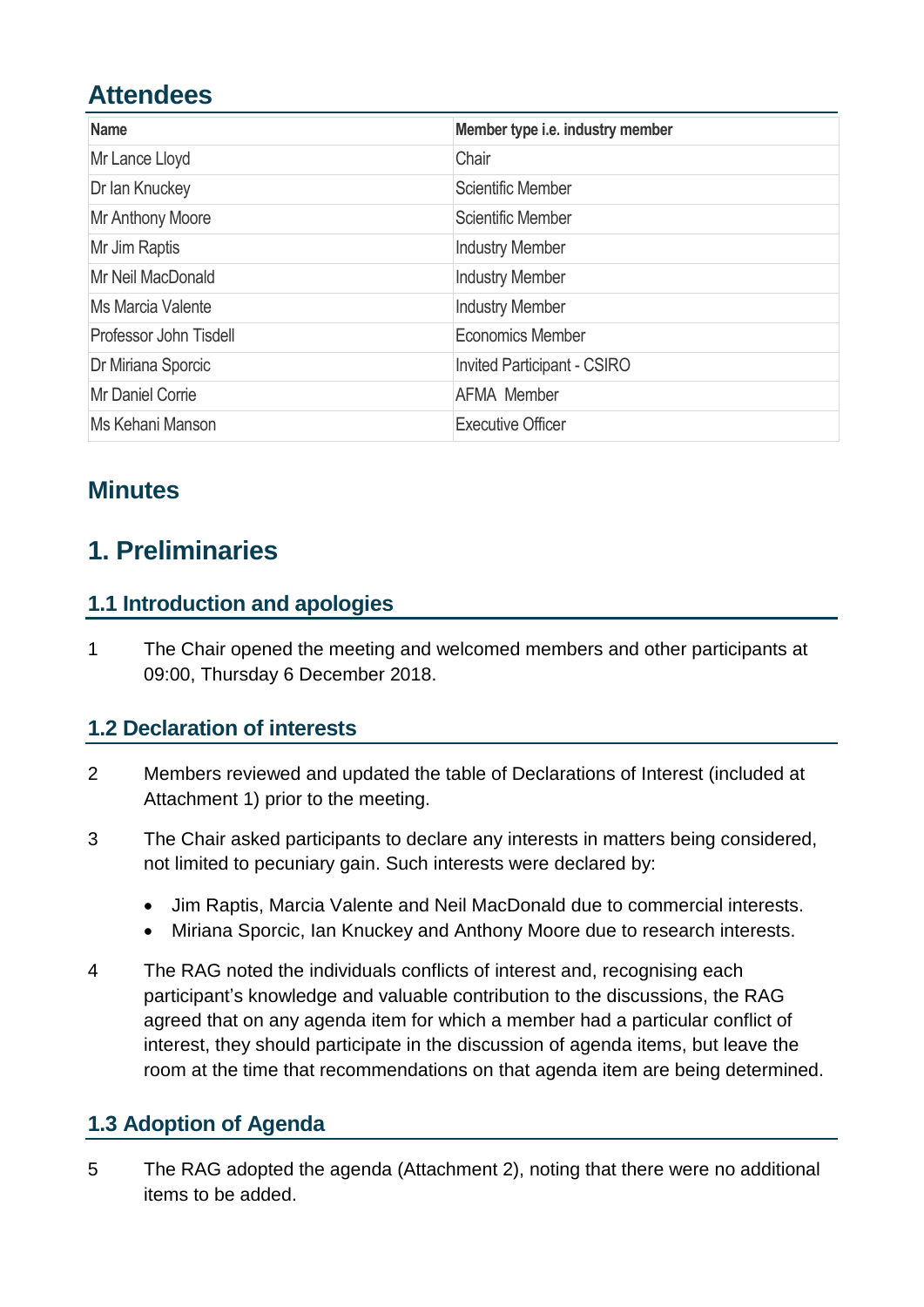## **1.4 Outstanding action items**

- 6 The AFMA Member updated the RAG on the status of actions arising from previous GABRAG meetings. The updated Action Item status is included at Attachment 3. The RAG noted:
	- A report comparing discards recorded in logbooks against ISMP data should be presented as an Agenda Item at the 2019 RAG meeting.
	- That Items (12) & (14) from November 2017 should be combined. Professor Tisdell to move this item forward by providing a draft research project outline and guidance on cost/benefit analysis of the Bycatch Research and Development Plan. Dr Knuckey to provide FRDC report (2015-104 Realising economic returns of reducing waste through utilisation of discards in the GAB Trawl Sector of the SESSF) and associated published paper (van Puttin 2018, Fresh eyes on an old issue: Demand-side barriers to a discard problem, including economic content, to Professor Tisdell.

#### **ACTION ITEM 1: Professor Tisdell & Dr Knuckey**

**Professor Tisdell to provide a draft research project outline and guidance on cost/benefit analysis of the Bycatch Research and Development Plan.**

**Dr Knuckey to provide Professor Tisdell with relevant bycatch paper that includes economic content of interest.**

• Fish Ageing Services (FAS) has been asked to provide an overview of what orange roughy otoliths have been collected and aged from the Albany & Esperance areas. This action item lead to a discussion on orange roughy closures in the GAB.

#### **ACTION ITEM 2: AFMA**

- **AFMA to provide industry with a paper outlining what would be required in order to allow commercial targeting of orange roughy in the GAB, noting much of this is detailed in the GABT Orange Roughy Research Plan 2016-20.**
- Industry agreed that Item (2) June 2018 was to be removed under the proviso that AFMA would work with GABIA on the proposal open a portion of the Kangaroo Hill closure. The AFMA member agreed that this would be considered as part of the upcoming review of the Upper-Slope Dogfish Management Strategy to be undertaken in 2019 and could be discussed further during Agenda Item 7 (Orange Roughy Research Plan).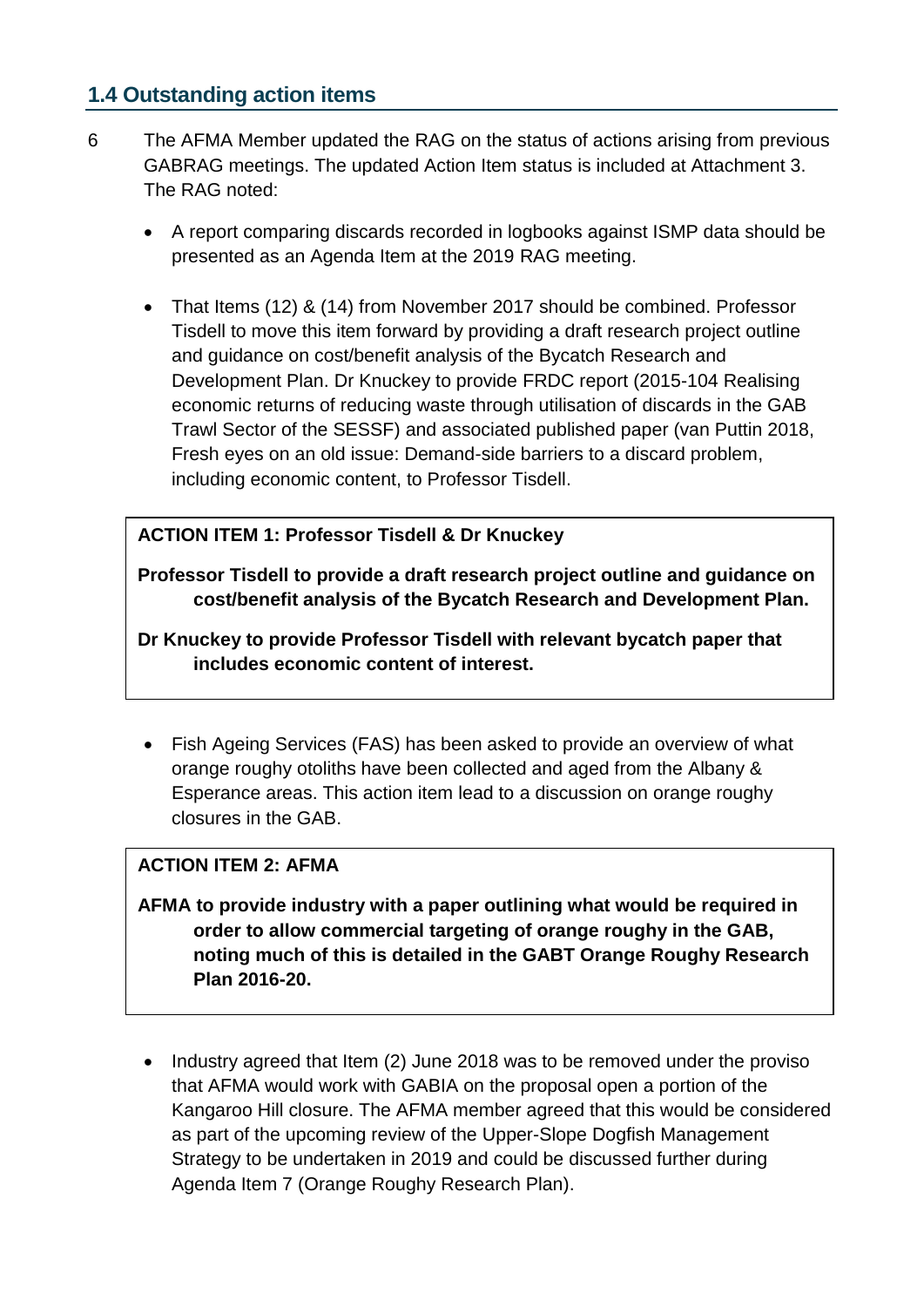# **2. Management Items**

## **2.1 Managers update**

- 7 The AFMA member provided the RAG with an update on the management of the fishery. Key points included:
	- **Sustainability:** In the most recent ABARES Fishery Status Report for 2018, no SESSF species were classified as 'subject to overfishing.'
	- **GVP estimates:** Estimates for 2017-18 are not available in the 2018 ABARES report; however GVP for the 2016-17 is estimated at \$10.04 million. Of this, deepwater flathead contributed \$5.86 million (58% of total GVP) and Bight redfish contributed \$1.43 million (14% of total GVP). The remaining 28% is made up of byproduct species.
	- **SESSF Fishery Management Strategy (FMS):** The SESSF FMS is being drafted and is a compilation of management arrangements under the existing SESSF Harvest Strategy, Bycatch Strategy and research and data planning. This is expected to be drafted during 2019.
	- **Review of the SESSF Harvest Strategy:** The project proposes to develop, evaluate a fishery-wide harvest strategy with multiple and appropriate reference points, and multispecies decision rules to cost-effectively meet the requirements of the revised Commonwealth Harvest Strategy Policy and Bycatch Policy. This is expected to be completed over the next 2-3 years.
	- **Reducing bycatch and discards in Commonwealth Trawl Fisheries:** This project was instigated by GABIA and the RAG. It was supported by FRDC and is part of the November 2018 call for research. Applications are due 15<sup>th</sup> February 2019. Industry are encouraged to work with research providers and submit proposals.
	- The **Lakes Entrance Office** was officially opened in 2018. The team consists of two domestic compliance officers and five fisheries management staff.
	- The **Canberra Office** is relocating to a new office near Canberra Airport.
	- Protected species sub-strategies are being developed for seabirds, seals and dolphins under the AFMA Bycatch Strategy.
	- **South Australian OCS:** Correcting the OCS for Bight redfish is a key priority for AFMA. Changes to the finfish OCS have already been agreed to; Commonwealth to have jurisdiction of Bight redfish in Commonwealth waters (outside 3 nautical miles) and South Australia to have jurisdiction in State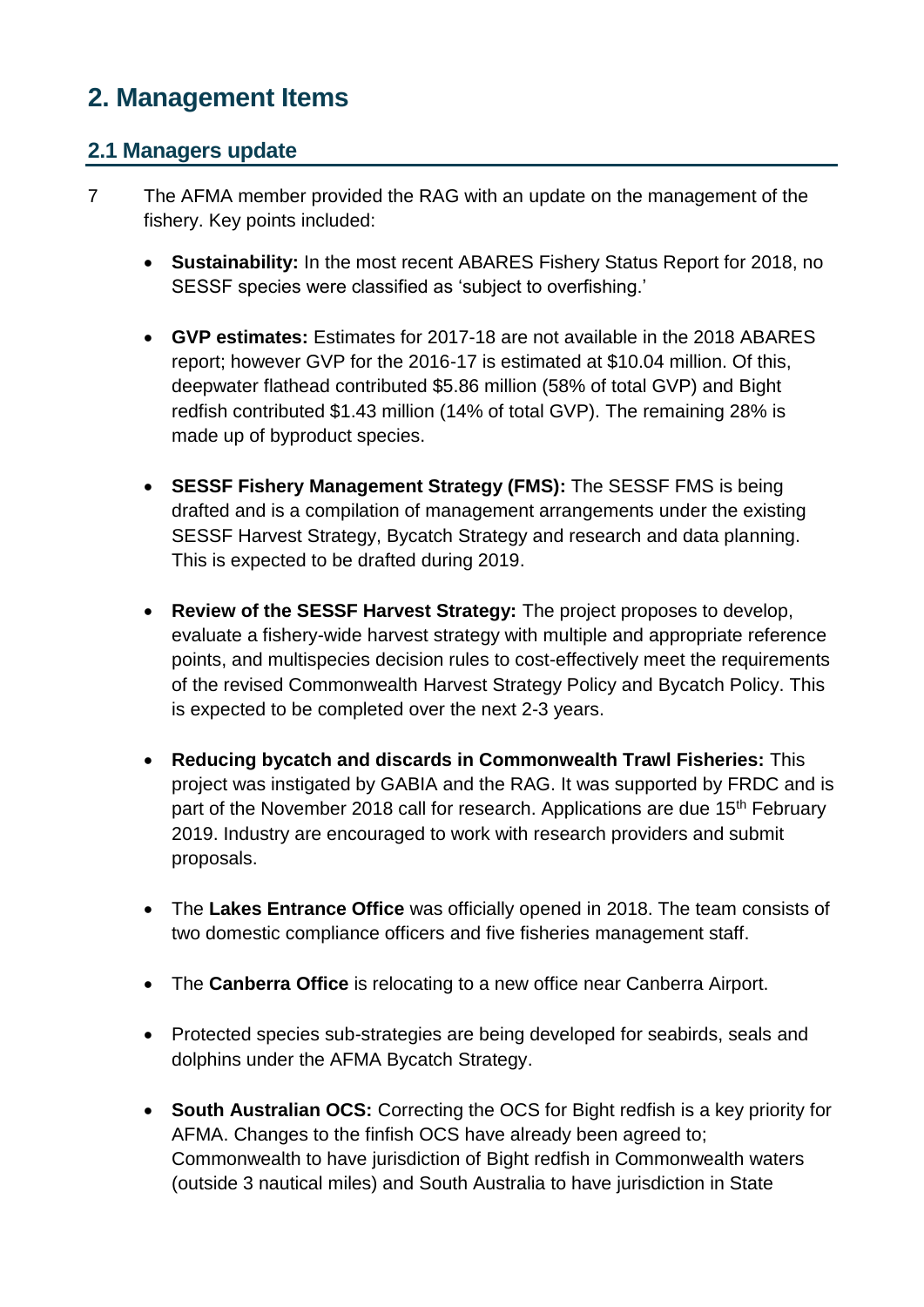Waters (inside 3 nautical miles). A Memorandum of Understanding will establish catch limits; the aim is to have these discussions over the next 6-12 months.

- **Snapper:** AFMA have implemented a no-possession/landing prohibition for hook and gillnet operators to compliment SA arrangements (6 week closure 1 November – 15 December). The size of the snapper bycatch allocation and revised trip limit will be discussed between the two jurisdictions by 1 May 2019; including consultation with associated Industry.
- The GABIA EO advised that the SA snapper management arrangements are currently being reviewed.
- **OCS between Commonwealth and NSW**: The Southern Fish Trawl (SFT) will be absorbed into the SESSF Commonwealth Trawl Sector (CTS) by 1 May 2020. Operators will be allocated quota based on historical catches.
- **Co-Management:** The South East Trawl Fishing Industry Association (SETFIA) is looking at entering into formal co-management with the AFMA. GABIA is looking at taking a similar approach with the GABTS.
- Catches provided in Manager's update papers were taken as read by the RAG.

### **3. Industry Update**

- 8 The GABIA EO provided an industry update. Key points included:
	- Industry are recommending that the boat hire costs associated with the FIS are revised given increased operating costs. This is likely to have an impact on the overall cost of future FISs.
	- The AFMA member advised that the next GAB FIS is scheduled for April/May 2020. AFMA are currently budgeting for these costs and the cost that has been budgeted in the draft is the same as that for the previous FIS. The AFMA member will raise Industry's recommendations with AFMA management to reflect the proposed increase in costs.
	- GABIA are in discussions with AFMA regarding Co-management arrangements; moving to a fee for service type arrangement.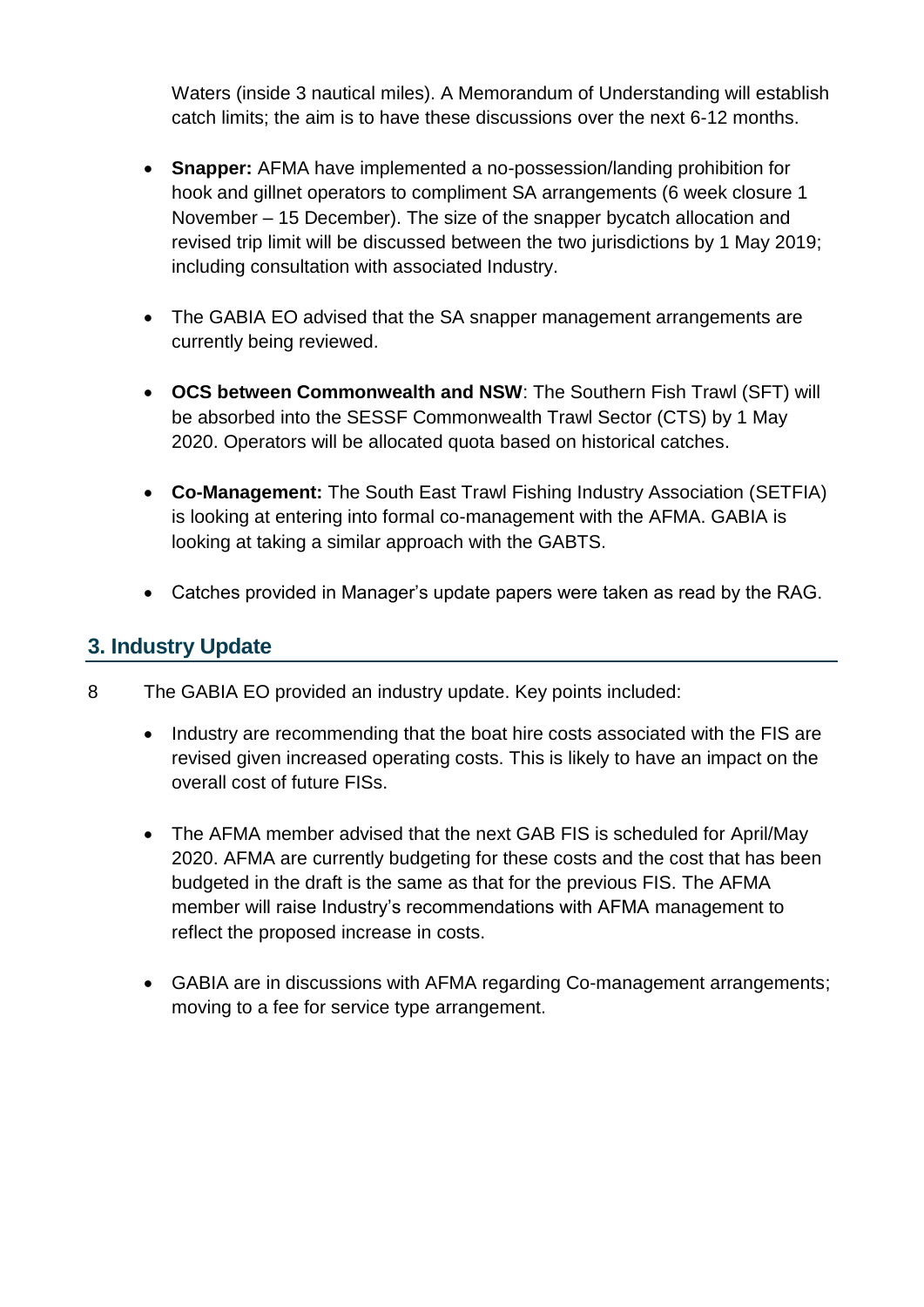• Industry are conscious of the fact that there has been an apparent temporal shift in deepwater flathead catches over the past two seasons; with spawning yet to occur this season. This will be discussed further as part of Agenda Item 6.

#### **ACTION ITEM 3: AFMA**

**AFMA member to raise Industry's recommendations for an increase in boat hire cost with AFMA staff responsible for setting the 2019-20 Financial Year budget.**

# **4. GABT FIS Results**

- 9 Scientific Member, Dr Ian Knuckey, provided the RAG with a presentation on the background and results of the GABT FIS. Dr Knuckey noted:
	- Deepwater flathead and Bight redfish were caught in 100% and 64% of shots respectively.
	- Catches overall have decreased in the last two surveys.
	- The decrease in 2015 was partially attributed to the seismic survey that was also conducted at the same time. However, catches have not recovered over the three years following this survey. Either the seismic survey had a longer term influence than expected or another factor is impacting stocks (may not be related to fishing pressure).
	- Historically, Bight redfish catches and catch rates increased at night. In 2018, there was no significant correlation between size of catch and time of day. This was highlighted as being quite unusual.
	- There have been significant changes to the catch composition in the GAB. In 2005, Bight redfish and deepwater flathead accounted for approximately half of the total composition. In 2018, both species contributed only 11% of the catch each. Ocean jacket and wide stingaree comprised the majority of the recent catch composition.
	- The length-frequency measurements of Bight redfish decreased (modal length =29cm) from previous years (modal length = 30-35cm).
	- In both 2015 and 2018 there has been a decrease in relative biomass for both Bight redfish and deepwater flathead.
	- Depth distribution of Bight redfish appear to have shifted; with movement inshore apparent.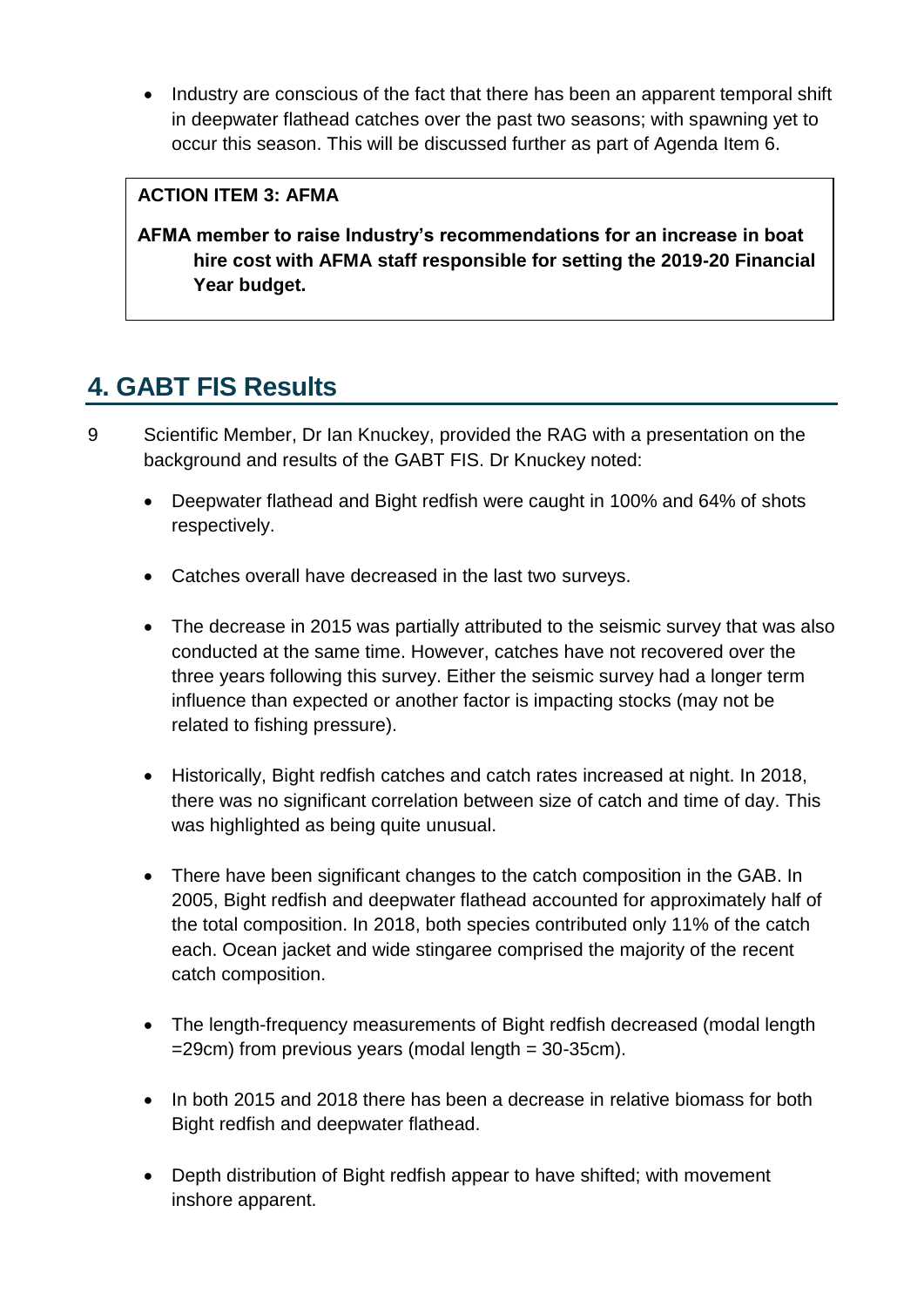• The AFMA member questioned whether the large catch of Bight redfish at 190 m in 2016 was accurate. Dr Knuckey agreed that it did appear to be a bit abnormal and would check the logbook data to confirm its accuracy.

#### **ACTION ITEM 4: Dr Ian Knuckey**

### **Dr Ian Knuckey to check the catch of Bight redfish recorded in logbooks for 2016 to confirm the accuracy of the large catch reported at 190 m in the GABT FIS Report.**

- Overall, as the Scientific Member of the RAG, Dr Knuckey expressed that he was concerned with the trends highlighted in the 2018 FIS results, particularly those for Bight Redfish.
- The RAG agreed that this information would be considered alongside the MYTAC data when determining RBC recommendations for Bight redfish and deepwater flathead.

## **5. ISMP report and fish ageing report (SESSF)**

- 10 The AFMA member provided an overview of the ISMP 2017 Report, ISMP Quarters 1-3 2018 and the fish ageing report. Key points included:
	- 2017 was a port sampling year with no onboard observer coverage.
	- Length frequency data collected by Industry's crew is an important input to the stock assessments.
	- Otolith collection targets were achieved for 2017 and even slightly exceeded for both Bight redfish and deepwater flathead.
	- Stock assessors will determine whether otolith and length-frequency targets need to be revised.
	- 2018 is an onboard observer year; with an observer currently undertaking the fourth trip of the year (one trip per quarter).
	- As at the third quarter, 59% and 62% of the lengths for Bight redfish and deepwater flathead had been collected respectively. Otoliths were prioritised over lengths for both species.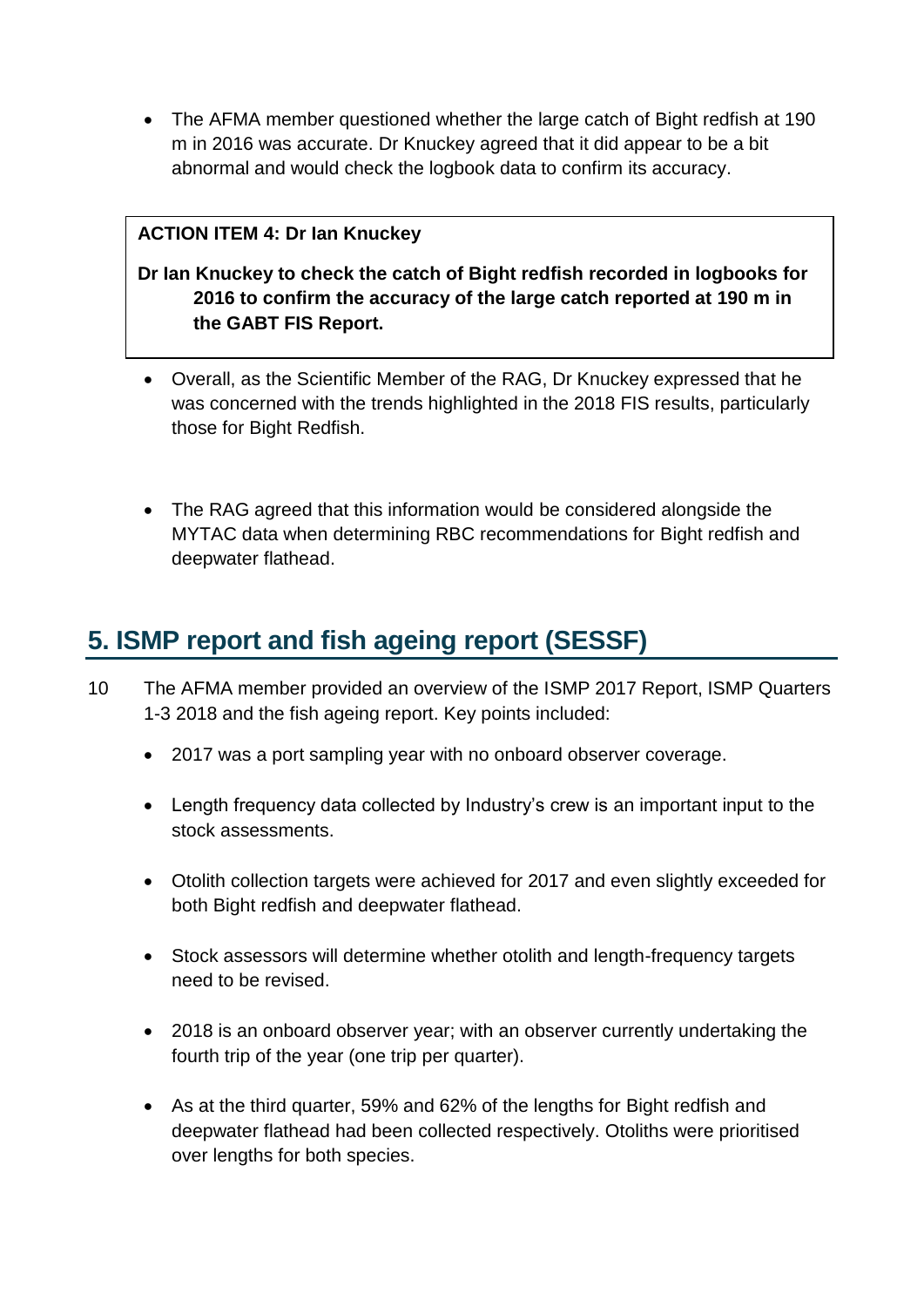- Aging Report: Otoliths have been collected and can be aged for the next assessment.
- Dr Knuckey emphasised the importance of communicating with FAS when considering which otoliths to age; to ensure a representative sample of lengthfrequency.

#### **ACTION ITEM 5: AFMA and Dr Ian Knuckey**

**AFMA and Dr Ian Knuckey to communicate with FAS about the use of FIS/commercial collected otoliths for use in the 2018-19 assessments to ensure it is representative of length-frequencies.**

# **6. MYTAC Analysis and Data Summary**

#### **MYTAC**

- 11 Both Bight redfish and deepwater flathead are part of a MYTAC; with the 2019-20 season being the fourth year of a five year MYTAC for Bight redfish and the third year of a three year MYTAC for deepwater flathead.
- 12 The RAG were asked to consider the indicators of the fishery to determine the appropriateness of setting the 2019-20 season RBC as part of the agreed MYTAC; 797 t for Bight redfish and 1128 t for deepwater flathead.

#### **Considerations of fishery indicators**

13 In making their recommendation for RBCs, the RAG were asked to consider the concerns arising from the GAB Fishery Independent Survey (FIS) noted by SESSFRAG at their 2018 Data meeting. This included the following:

#### **Bight redfish**

- A significant change in size distribution with fewer large fish
- A continuing decline in FIS catch rates

#### **Deepwater flathead**

- An increase in the number of old and big fish in recent years as a positive sign;
- The FIS has shown a consistent length/frequency distribution but declining catch rates for the last few FISs;
- CPUE from the fishery has been declining; and
- Operators have reported that catches were not as high as expected last year however catches have since recovered.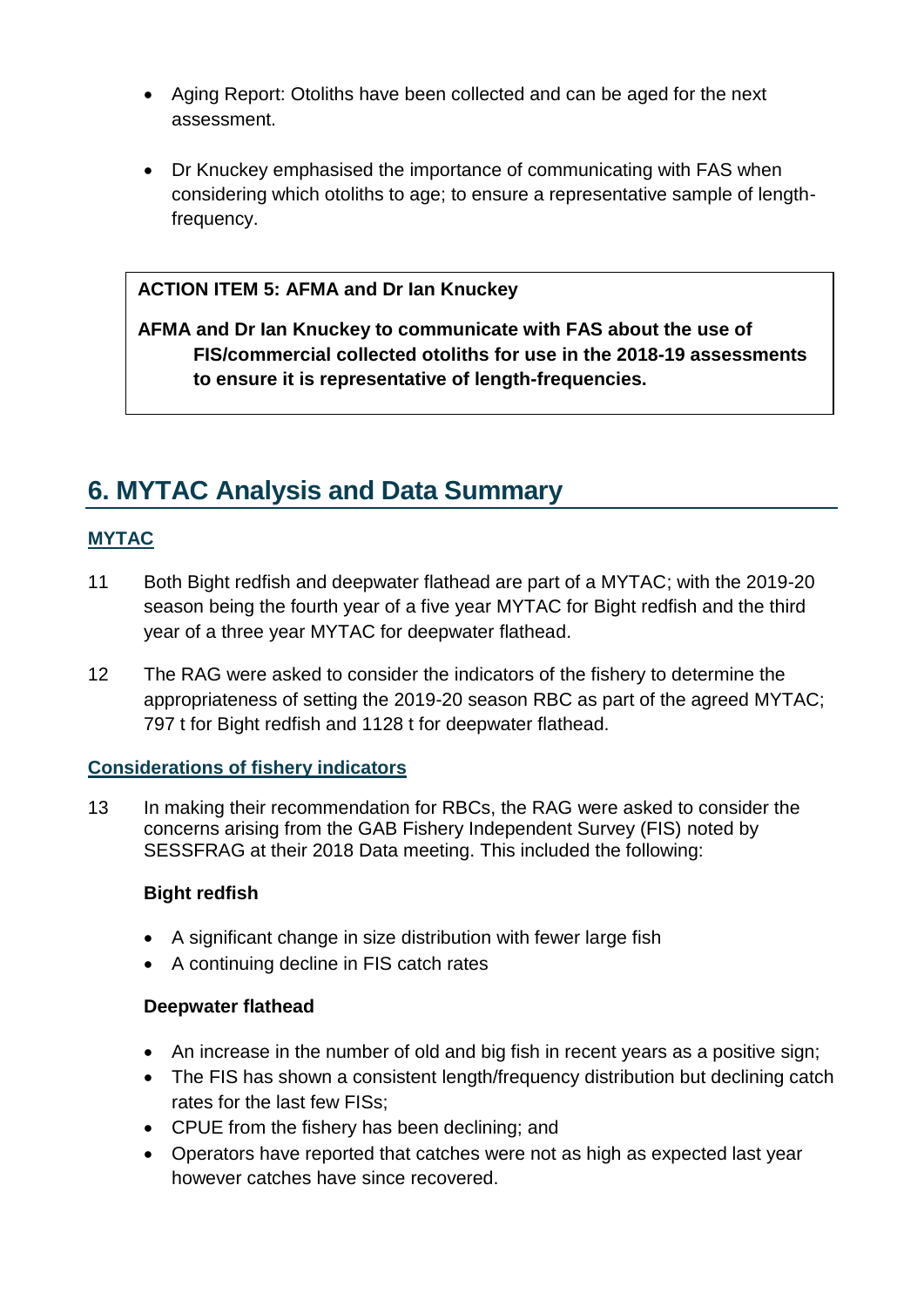- 14 Dr Knuckey noted the change in depth of commercial Bight redfish catches over the past three years; shifts from deeper to more shallow waters are evident.
- 15 Deepwater flathead appear to also be shifting to shallower depths, though not as noticeably as Bight redfish.
- 16 Industry advised the RAG that they had observed an apparent temporal shift in deepwater flathead; with the spawning season not having yet commenced (as at December 2018).
- 17 The RAG noted that the 2017 length data was missing from the presented graph and that there may possibly be a labelling issue with the graphs. The same was noted for deepwater flathead.
- 18 The RAG noted that the landed catch reported in the Data Summary did not align with that reported within the Catch and Discard report for deepwater flathead.

#### **ACTION ITEM 6: AFMA**

**AFMA to enquire about the absence of 2017 length data in the 2018 Draft Data Summary ISMP, Port and GAB Industry length frequency graphs for both Bight redfish (page 232 of Data Summary) and deepwater flathead (page 239 of Data Summary). Investigate whether 'length frequencies' and 'ISMP Onboard' data have been labelled incorrectly on the above graphs.**

#### **ACTION ITEM 7: AFMA**

**AFMA to check the discrepancy between landed catch reported in the Data Summary vs that reported within the Catch and Discard Report for deepwater flathead.**

#### **Timing of Assessments and FIS**

- 19 The AFMA Member informed the RAG that under the MYTAC, deepwater flathead are scheduled for a stock assessment in 2019 and Bight redfish are scheduled for 2020.
- 20 The next FIS is scheduled for the 2019-20 season.

#### **Bight redfish**

21 Given the changes in size and depth distribution and the continuing decline in FIS catch rates, the RAG were asked to consider the risks of undertaking the assessment as scheduled or whether the assessment should be brought forward to 2019.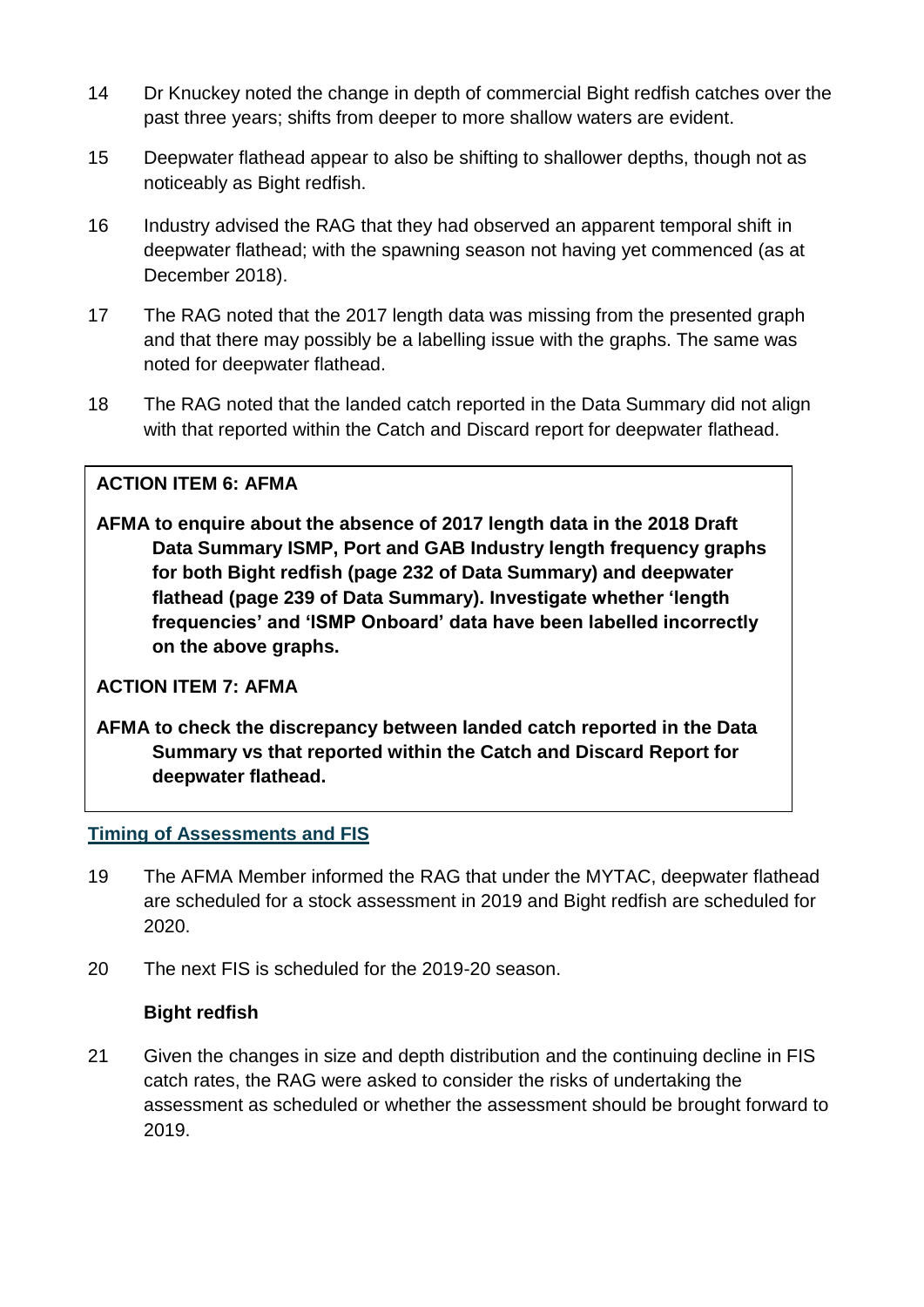#### **Deepwater flathead**

- 22 The RAG were asked to consider, given the concerns surrounding Bight Redfish, the appropriateness, risks and feasibility (resource availability) of proceeding with the deepwater flathead assessment as scheduled, delaying the assessment by a year to bring forward the Bight redfish assessment or undertaking both the Bight redfish and deepwater flathead assessments in 2019.
- 23 The RAG discussed and noted the following:
	- Industry members emphasised the importance that the next stock assessment for both Bight redfish and deepwater flathead includes data up to and including June 2019, to accurately capture the apparent temporal shift in deepwater flathead.
	- The AFMA member suggested the possibility of bringing forward the Bight redfish stock assessment and delaying another Tier 1 SESSF species assessment scheduled for 2019 that is of a lesser concern than Bight redfish.
	- The AFMA member also advised that if both assessments were to be undertaken in 2019, the cost for both assessments would come out of the same financial year.
	- The RAG noted that the next FIS is also scheduled for the same financial year.
	- The RAG discussed the amount, type and assessment of data that would need to be collected to successfully complete both assessments in 2019.
	- Dr Knuckey suggested FAS should prioritise the GAB otolith ageing such that they can be included in the assessment. He also suggested that an observer be onboard during the main time of the Bight redfish spawning season (Feb – May) to collect otoliths. With forward planning i.e. ageing collected otoliths by April/May, all of the relevant data will be able to be included in the upcoming assessments.
	- The AFMA member advised that providing an onboard observer during redfish spawning season in 2019 would be an additional trip, as 2019 is a non-onboard observer year. It may be possible to do one less trip in the 2019-20 season and undertake a trip in the 2018-19 season instead.

#### **Industry RBC Recommendations to the RAG**

24 Industry members left the room to discuss their recommendations to the RAG for both Bight redfish and deepwater flathead 2019-20 RBCs and stock assessments.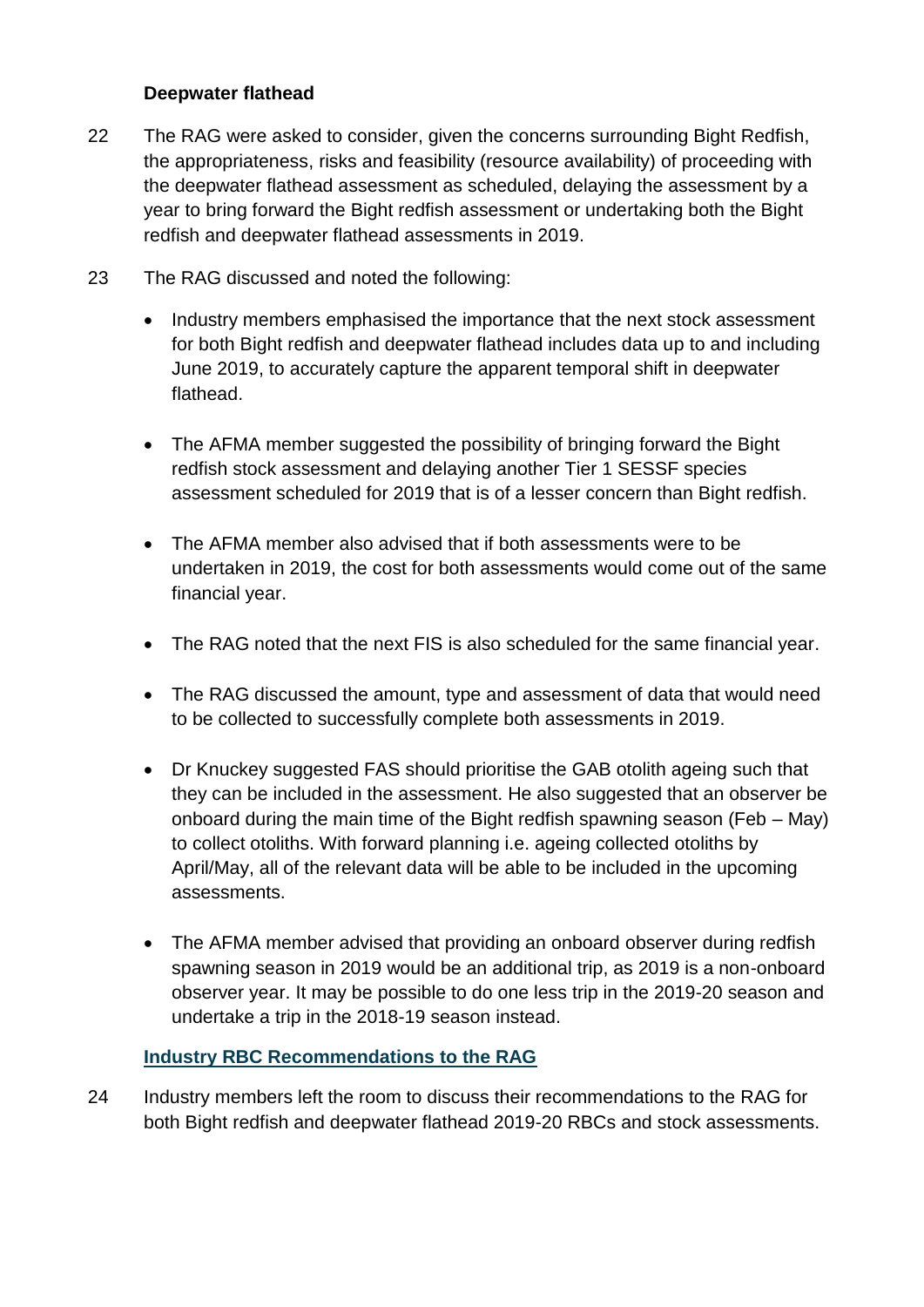#### **Bight redfish**

25 Industry advised the RAG that they believed the MYTAC RBC of 797 tonnes was no longer appropriate and recommended that the RAG consider setting the 2019-20 RBC at 600 tonnes.

#### **Deepwater flathead**

26 Industry advised the RAG that they believed the MYTAC RBC of 1128 tonnes was still appropriate for deepwater flathead and recommended that the RAG consider maintaining the RBC at 1128 tonnes.

### **Industry Assessment Recommendations to the RAG**

27 Industry advised that they would like to see both Bight redfish and deepwater flathead stock assessments completed next year (2019) as well as the FIS. If, due to availability of resources, all three cannot be undertaken in the one financial year, then they would like to see the two stock assessments completed and the FIS pushed back to the following financial year.

**Recommendation on Bight redfish and deepwater flathead Assessments**

**That both assessments for deepwater flathead and Bight redfish be undertaken in 2019 if possible. If the resources to do so are unavailable, this could be achieved by swapping this assessment with another scheduled Tier 1 assessment of a species that is of a lesser concern (across the SESSF) and could be pushed back another year; for example gummy shark, which has been pushed back to 2020. If this swap is not possible, the preference is to undertake the deepwater flathead assessment during 2019 as scheduled.**

- 28 The RAG continued to discuss the potential of running both assessments and the FIS next year; and the implications associated with delaying the FIS by a year.
- 29 Dr Knuckey requested that he remove himself from the meeting during this discussion due to an obvious conflict of interest regarding the FIS. The RAG agreed that this was appropriate.
- 30 The RAG decided that it had heard enough information and were ready to provide formal advice on RBCs.

### **RAG RBC Recommendations**

- 31 Dr Knuckey re-joined the meeting.
- 32 Industry left the room due to conflicts of interest regarding the RBCs.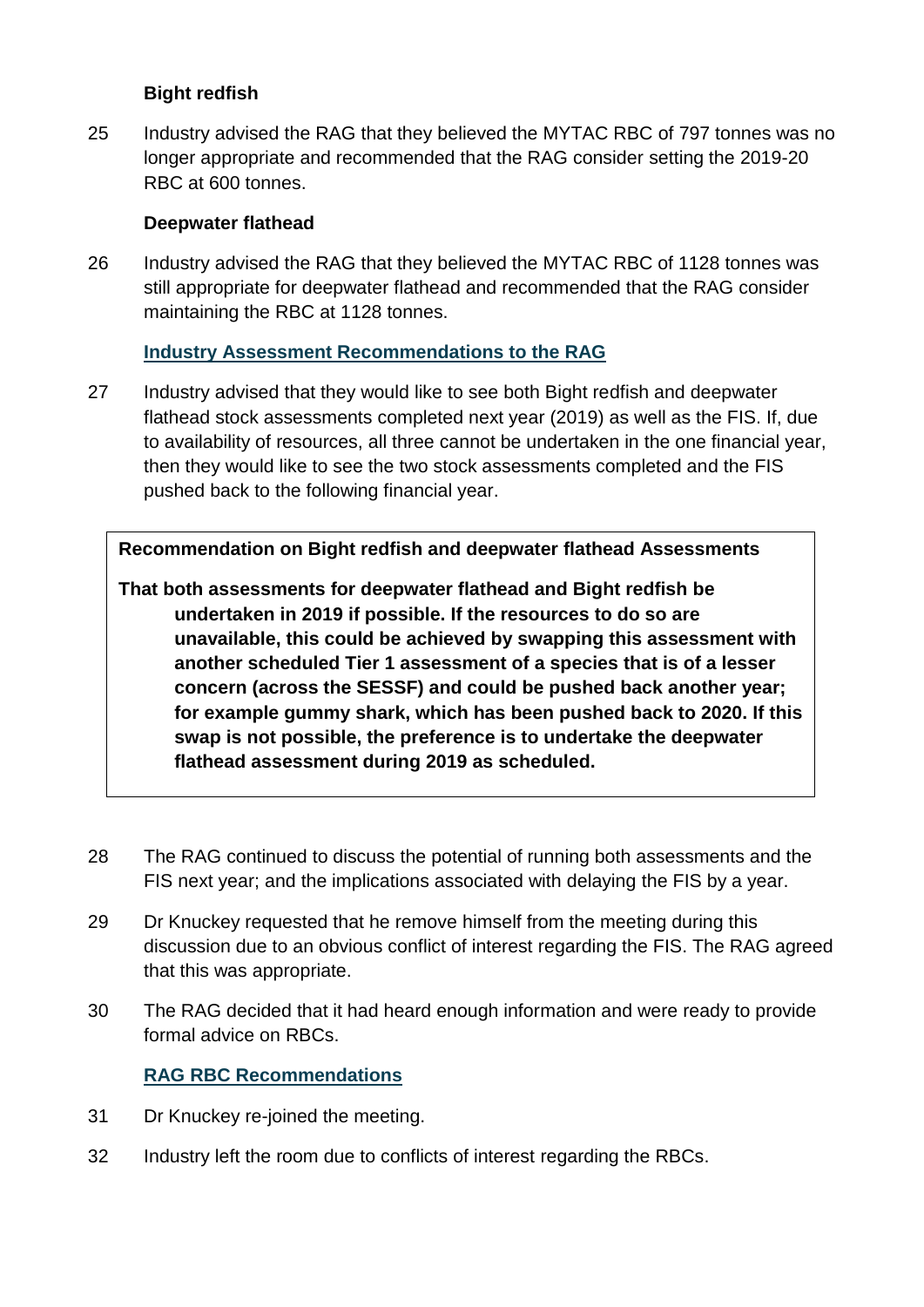#### **Bight redfish**

- 33 The remaining RAG members debated different RBCs for Bight redfish considering the information and recommendations provided by Industry and the outcomes of the FIS.
- 34 The RAG noted that there has been a decrease in the estimated biomass of Bight redfish in the FIS as well as a shift in the length frequencies collected in the FIS and ISMP. However, commercial CPUE has been increasing.
	- While the risk to the stock over the next twelve months is low considering the TAC is less than 50% caught, the remaining RAG members agreed with Industry's proposal to cut the RBC for Bight redfish to 600 t for the 2019-20 season to recognise the outcomes of the FIS and ISMP length frequencies.

#### **Deepwater flathead**

35 The remaining RAG members agreed that deepwater flathead should continue with the MYTAC and the RBC should remain at 1128 tonnes.

#### **Recommendation**

**The RAG agreed to cut the Bight redfish RBC for the 2019-20 season to 600 t and to leave the RBC for deepwater flathead set at 1128 t.**

36 The RAG agreed to move Agenda Item 11 forward and address it before Agenda Item 7 as Mr Moore needed to leave within the hour and his input into Agenda Item 11 would be valuable. Note: to keep the minutes aligned with the papers provided, agenda items remain in the same order as outlined in the agenda.

## **7. Orange Roughy Research Plan**

- 37 This Agenda Item was discussed at the meeting after Agenda Item 8.
- 38 The AFMA member provided background on the GABT Orange Roughy Research Plan 2016-20. Under the plan, holders of GABT Boat Statutory Fishing Rights (SFRs) are required to submit scientific permit applications by 1 April each year. Once issued, these scientific permits allow holders to fish in the GAB Orange Roughy Research Zones from June 1 to 31 August each year and utilise orange roughy research quota subject to permit conditions.
- 39 A 200 tonne research catch allowance has been allocated under the program since 2014.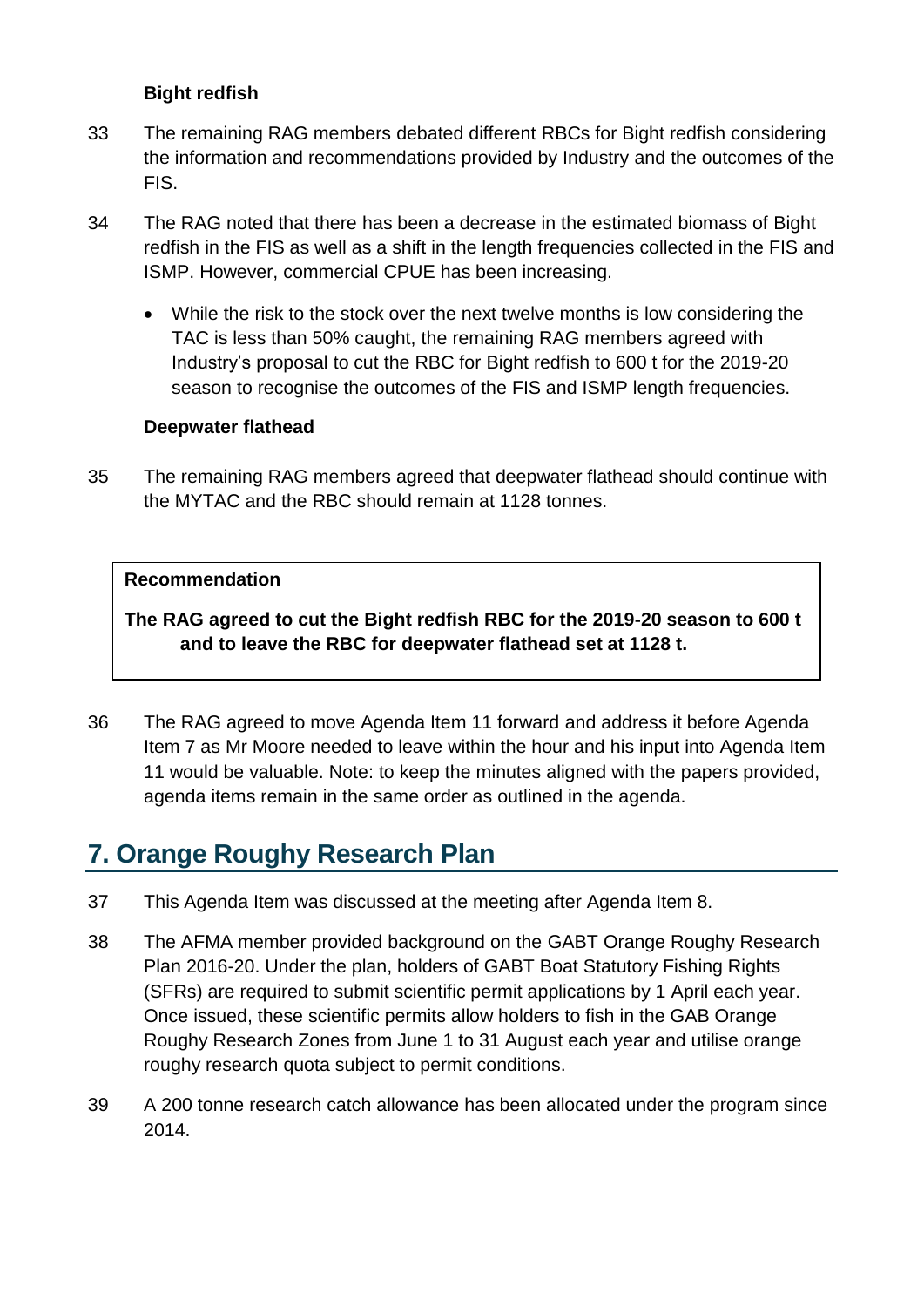- 40 The level of catch has been dependent on whether permits were allocated and then how much fishing was undertaken in the Orange Roughy Research Zones. There was approximately 12 t caught in 2014 and 18 t in 2017.
- 41 The RAG agreed that there was no reason to change the 200 t research catch allowance.

#### **Recommendation**

### **The RAG agreed that the orange roughy research allowance for the 2019-20 season should remain at 200 t.**

- 42 The RAG discussed the appropriateness of scientific permits having only a 6-month duration. Industry indicated that a 12 month duration would be preferable. The timing of the permits may be affecting the ability to locate aggregating stocks.
- 43 The RAG determined that the cut off day for scientific permit applications should continue to be 1 April each year.
- 44 Onboard observers have been utilised as part of the Orange Roughy Program to collect important biological samples in addition to catch and effort information. Under the Plan, operators are required to carry an AFMA observer on at least one trip each year. It was agreed for the 2018-19 season that this would not occur until operators had caught orange roughy to prevent observers being carried on trips before orange roughy were encountered.
- 45 Industry have expressed concerns that the cost of carrying the observer is prohibitive because they are also paying for the days spent fishing on the shelf as part of 'normal' fishing activity.
- 46 The AFMA member raised the possibility of tying the orange roughy research program observer requirements into the ISMP program to reduce costs. For example, an observer could be taken on a trip for orange roughy research but if the operator decided to leave the orange roughy grounds and fish on the shelf, that part of the trip would become part of, and funded by, the ISMP program. If, for example, the whole trip was spent fishing for orange roughy, the cost of the observers would be recovered to the operator. There would still be resources available to ensure the targets under the ISMP program are met.
- 47 The RAG discussed whether an onboard observer every second year is sufficient or whether an observer should be taken every year. The possibility of non-AFMA observers in the alternate year was discussed.
- 48 Concerns were raised regarding the data that will be missed if an onboard observer is only required every second year. It may be more appropriate if orange roughy is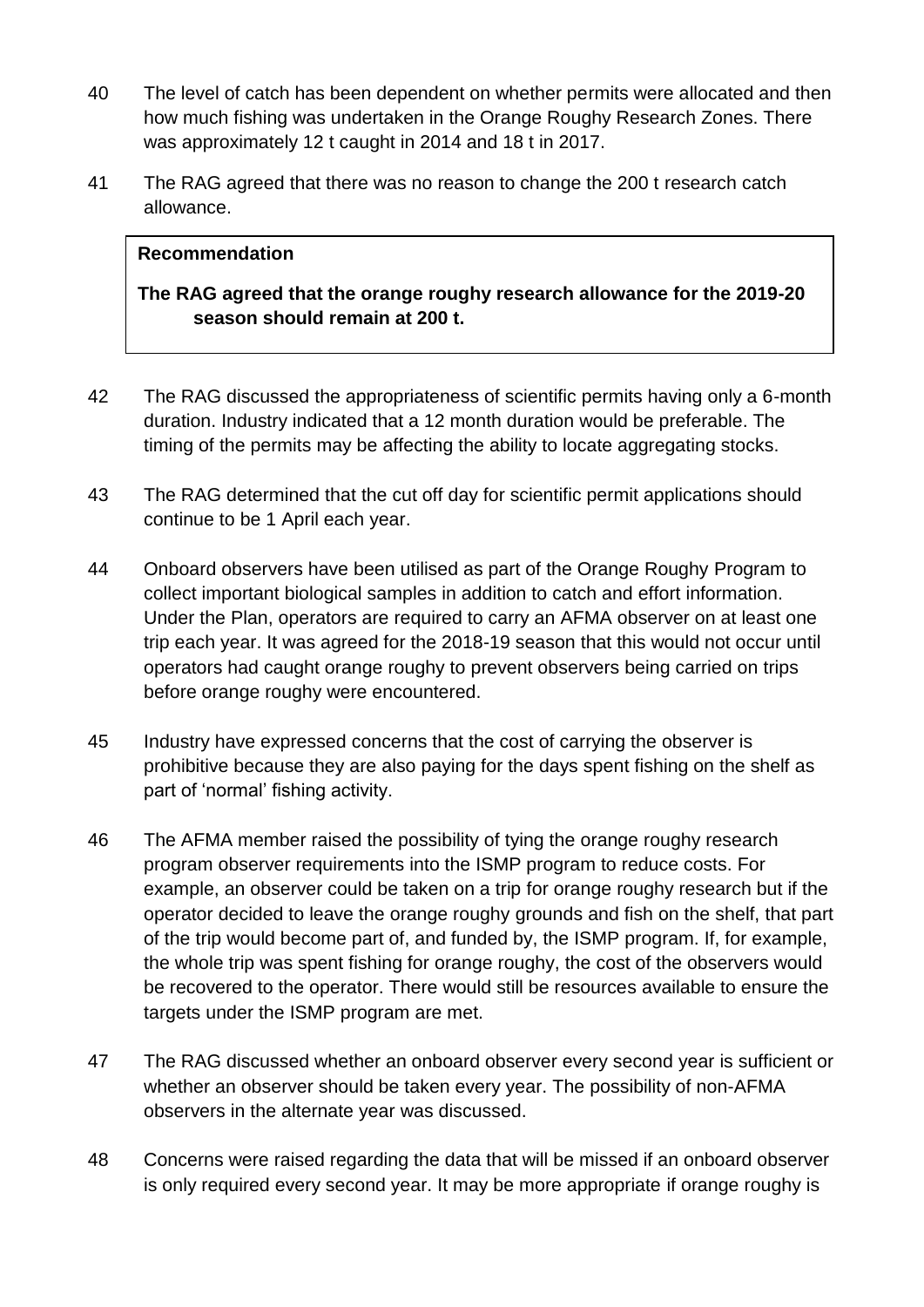caught by a vessel, to put an observer on board the next trip and have a fee for service arrangement.

49 Industry raised the question whether guidelines could be implemented into the research plan, such as crew based collection of otoliths and gonad conditions, which if all requirements are met, an observer would not be required on future trips.

#### **ACTION ITEM 8: AFMA**

**AFMA to investigate the feasibility of issuing 12 month scientific permits. If this is not possible, are two six month scientific permits issued to the same applicant a possibility?**

**ACTION ITEM 9: AFMA and GABIA**

**AFMA and GABIA to investigate the possibility of using a non-AFMA observer. Observers would need to possess relevant credentials to undertake the same sampling as AFMA observers.**

#### **ACTION ITEM 10: AFMA and GABIA**

**AFMA and GABIA to work together to establish a set of guidelines for orange roughy samples required from crew based collection. Samples collected by crew and through port based sampling could substitute for having an observer on board. If these guidelines are not complied with, the vessel will be prohibited from undertaking future roughy trips without an onboard observer. These guidelines will be reviewed after 12 months and amendments made as necessary.**

**Overlay of dogfish and roughy closures**

- 50 Industry raised concerns about the dogfish closures that are associated with the orange roughy closures. Industry believe that the location and depth of these closures are incorrect for these species.
- 51 Industry expressed their disappointment with AFMA's decision to require observer coverage if operators intend to fish in the Kangaroo Hill or Racetrack/Hamburger Hill closures under the Orange Roughy Research Plan. There was very little consultation and Industry believe it is not in-line with the objectives for the research plan.
- 52 The AFMA member noted that the closures had been re-implemented because the closures are part of the Upper-Slope Dogfish Management Strategy and allowing trawling in these areas could jeopardise the conservation dependent listing of the four dogfish species.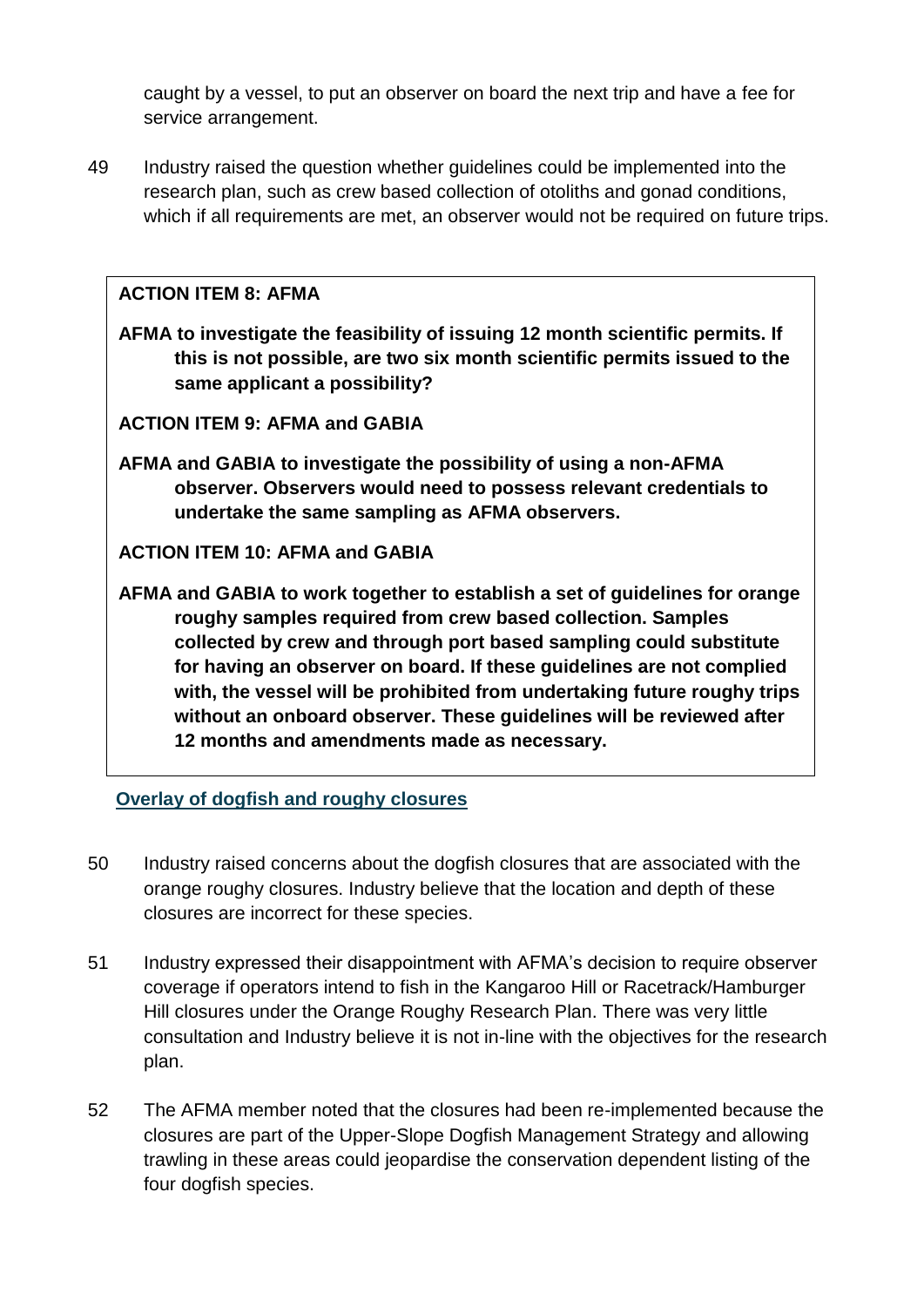- 53 Industry reiterated that the risk to catching dogfish while fishing for orange roughy is low because of the depth distribution and the method of fishing.
- 54 The AFMA member assured industry that this decision, including the proposal to open a portion of the Kangaroo Hill closure to market fishing, would be considered as part of the review of the Upper-Slope Dogfish Management Strategy.

# **8. Orange Roughy – Albany and Esperance: Bycatch TAC recommendation for 2019-20 season**

55 The RAG agreed to rollover the 50 t bycatch TAC for the 2019-20 season.

# **9. GABT Ecological Risk Assessment**

- 56 The AFMA member provided background on the revised ERM Framework.
- 57 Dr Sporcic advised the RAG that the GABT ERA had been revised since the initial circulation of the document. A background and overview of the results were then provided to the RAG.
	- Byproduct Species PSA Risk Overview
		- o One high risk invertebrate species Gould's squid (*Nototodarus gouldi*)
	- Byproduct Species bSAFE Risk Overview
		- o Four extreme high risk species: ornate angelshark (*Squatina tergocellata*), bronze whaler (*Carcharhinus brachyurus*), Tusk (*Dannevigia tusca*) and common sawshark (*Pristiophorus cirratus*)
		- o One high risk species: yellowspotted boarfish (*Paristiopterus gallipavo*)
	- Bycatch species bSAFE Risk Overview
		- o Seven extreme high risk species: wide stingaree (*Urolophus expansus*), short-tail torpedo ray (*Torpedo macneilli*), piked spurdog (*Squalus megalops*), school shark (*Galeorhinus galeus*), whitespotted skate (*Dentiaraja cerva*), southern round skate (*Irolite waitii*) and Melbourne skate (*Spiniraja whitleyi*).
		- o Two high risk species: sharpnose sevengill shark (*Heptranchaias perlo*) and Port Jackson shark (*Heterodontus portusjacksoni*)
- 58 The RAG noted the following:
- 59 **Ornate angelshark** From 2012 to 2016, 169 t was retained (Log) and 147 t retained (Obs). The AFMA member pointed out that this indicates that for the

## **ACTION ITEM 11: AFMA**

**AFMA to confirm the accuracy of the retained catch of ornate angelshark reported in the ERA.**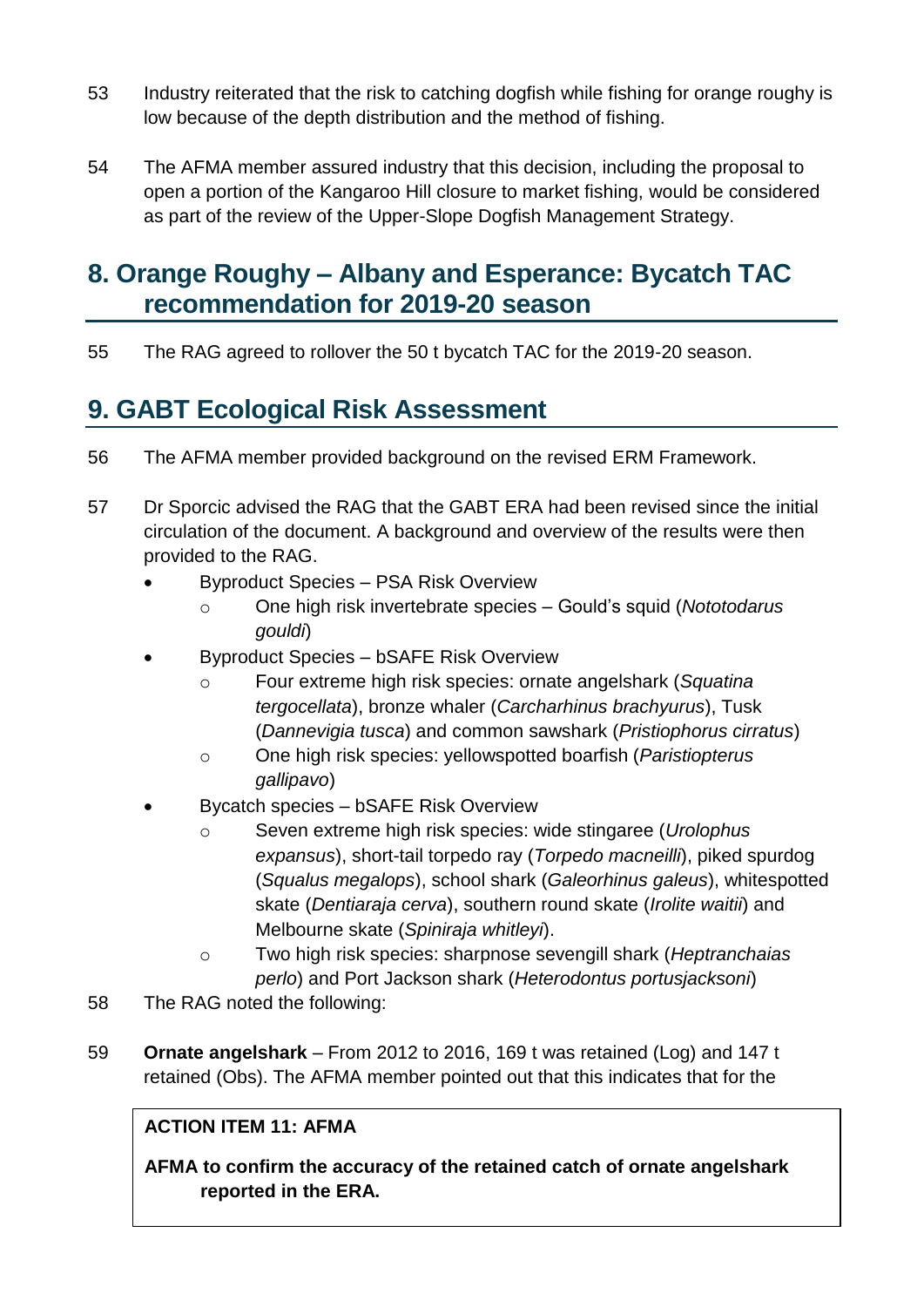majority of the catch, an observer was onboard. It was suggested that this was obviously not correct with 3% observer coverage and that the data be checked for accuracy.

- 60 Most of the high risk species are skates and rays. Management response should focus on species identification and mitigation.
- 61 Industry noted that modification of gear could be possible to minimise or avoid capture of these species. The AFMA member suggested that this could be put forth as part of the FRDC-funded bycatch reduction project.
- 62 The RAG emphasised the importance that AFMA observers identify to species level and not to the groups recorded in logbooks.
- 63 The RAG discussed the seemingly low amount of sharpnose sevengill shark reported in logbooks and by observers. Industry indicated that they caught and retained this species frequently  $($   $\sim$  1 per trip) which doesn't align with these figures.
- 64 Dr Knuckey raised concerns with the reported spurdog catches; indicating that the numbers should be greater.

#### **ACTION ITEM 12: AFMA**

**AFMA to confirm the accuracy of the retained catch of sharpnose sevengill shark and piked spurdog reported in the ERA.**

65 AFMA and CSIRO will finalise the GABT ERA out of session and circulate to GABRAG once complete. The final results will be considered by SESSFRAG in February 2019.

## **10. GABT Research Plan 2020/21**

66 The RAG did not have time to review the research plan and agreed that AFMA and GABIA would work on the draft plan and circulate to GABRAG out of session. The draft will be submitted to SESSFRAG in February 2019 for consideration.

## **11. Western gemfish Harvest Strategy Triggers and Assessment**

- 67 This Agenda Item was brought forward and discussed after Agenda Item 6: MYTAC Analysis and Data Summary.
- 68 The AFMA member provided background on the western gemfish triggers in the harvest strategy.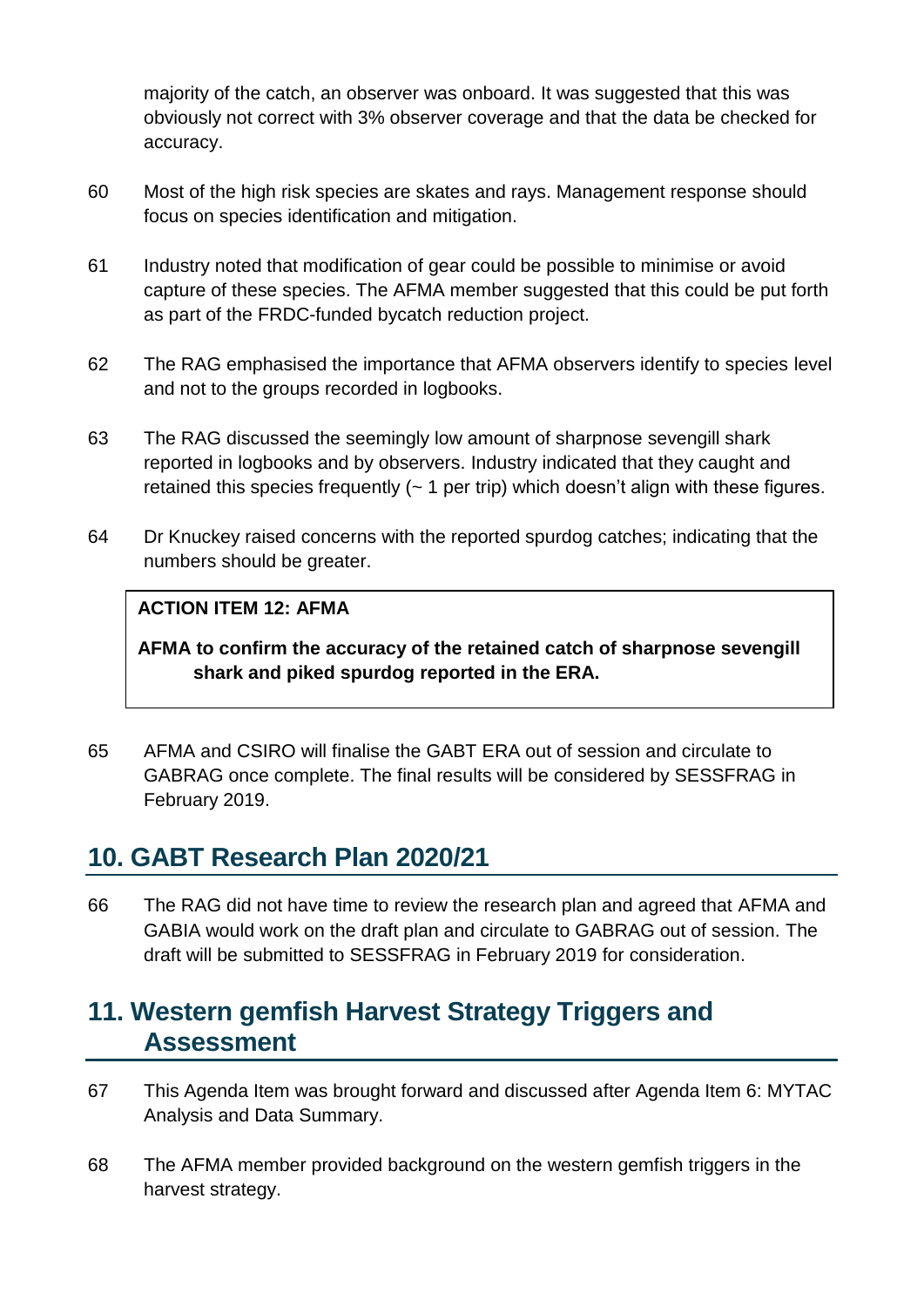- 69 The RAG discussed whether the triggers should be revised from the current 400 t trigger for data collection and development of assessment plan, 500 t cease fishing trigger and 1000 t / 3 years to a commence stock assessment. Key points included:
	- Protocols for collecting biological data already exist as part of the crewcollected program (specified in the Boat Operations Manual) and the ISMP program and this is reflected in column two.
	- The heading 'Trigger for data collection and development of assessment plan' is misleading and the RAG agreed it should be amended to reflect the need to analyse/age biological data.
	- The question was raised at what point gonad staging would be recorded and where would it be stored.

## **ACTION ITEM 13: AFMA**

**AFMA to investigate whether gonad staging is undertaken as part of the ISMP program for western gemfish and where the data is stored.**

- 70 The SESSF Harvest Strategy is being reviewed as part of an FRDC-funded project and there will likely be changes to monitoring and data collection requirements for all byproduct species.
- 71 The current triggers are based on historical catches of western gemfish in the GABT. Current catches of western gemfish are low compared to historical catches due to changes in fleet capacity (there is no longer a large freezer trawler) and the triggers are unlikely to be reached prior to a review of the SESSF harvest strategy.
- 72 The RAG agreed that the triggers for western gemfish should remain unchanged noting that catches and length frequencies are monitored by SESSFRAG and if there appeared to be any concerns they can be addressed on an ad-hoc basis.
- 73 The RAG agreed to amend the heading of column three (see Table 1 below) to 'Trigger for analysis of biological data (inc. ageing of otoliths).' A copy of the amended table will be circulated with the minutes.

### **ACTION ITEM 14: AFMA**

**AFMA to amend the table in Appendix A of western gemfish Harvest Strategy Triggers paper such that the third column from the left reads 'Trigger for analysis of biological data (inc. ageing of otoliths).'**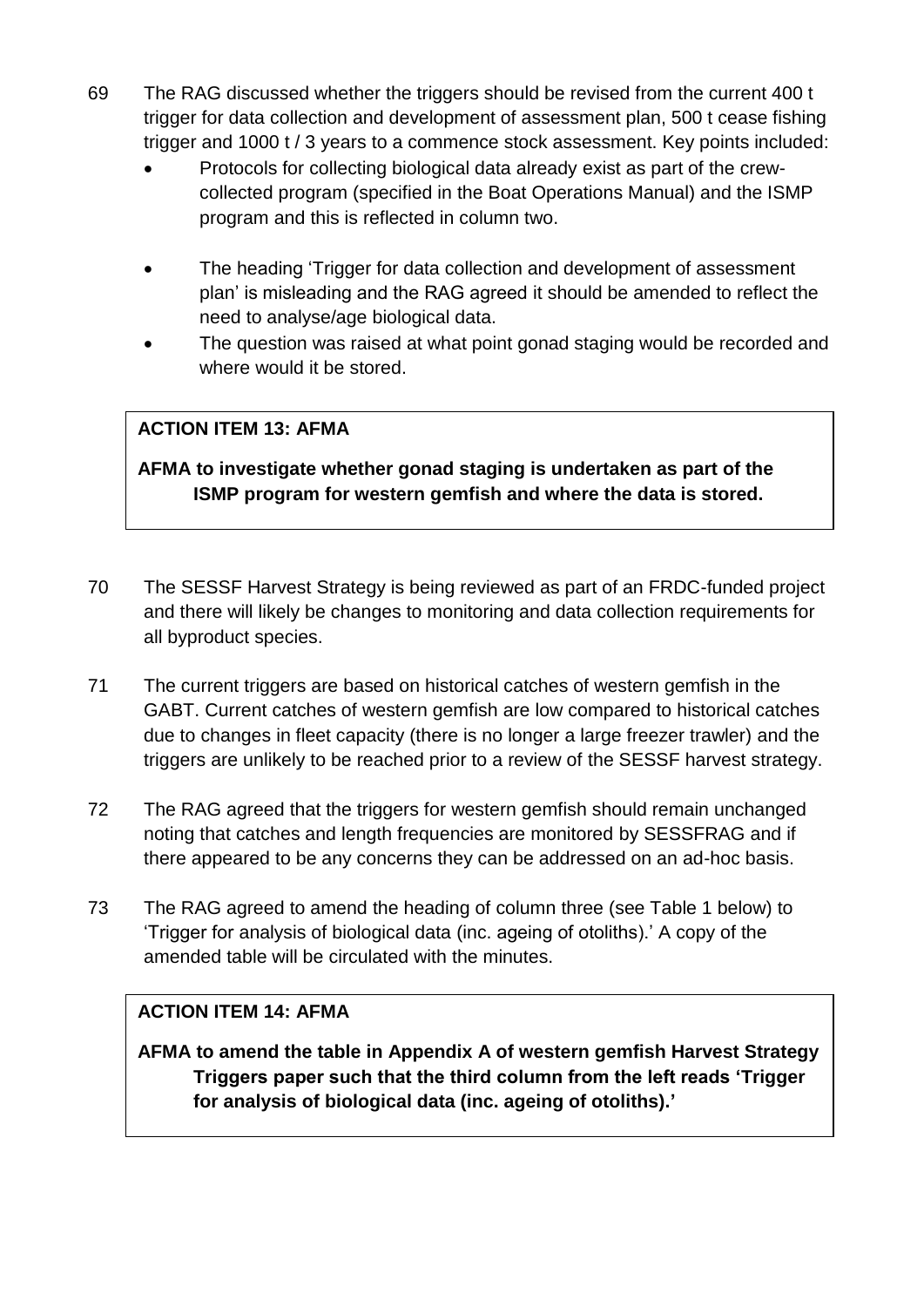74 The RAG agreed to address Agenda Item 8 – Albany and Esperance: bycatch TAC recommendation for 2019-20 season before Agenda Item 7 – orange roughy research plan.

| <b>Species</b>                    | <b>Trigger to collect</b><br>biological data                                                      | <b>Trigger for data</b><br>collection and<br>development of<br>assessment plan | <b>Cease Fishing for</b><br>that species                                                                                                                  | <b>Commence Stock</b><br>Assessment |
|-----------------------------------|---------------------------------------------------------------------------------------------------|--------------------------------------------------------------------------------|-----------------------------------------------------------------------------------------------------------------------------------------------------------|-------------------------------------|
| Gemfish                           | <b>Currently Collected</b>                                                                        | 400 t                                                                          | 500 t / year                                                                                                                                              | 1000 t / 3 years                    |
| <b>Blue Grenadier</b>             | <b>Currently Collected</b>                                                                        | 400 t                                                                          | 500t/year cease<br>fishing.<br>If a spawning<br>aggregation is<br>found, trigger<br>acoustic survey<br>(500t) and operator<br>collects 100 whole<br>fish. | 1000 t / 3 years                    |
| Ling                              | <b>Currently Collected</b>                                                                        | 100 <sub>t</sub>                                                               | 250t                                                                                                                                                      | 250t                                |
| <b>Blue-eye Trevalla</b>          | <b>Currently Collected</b>                                                                        | 100t                                                                           | 250t                                                                                                                                                      | L,                                  |
| Ribaldo                           | <b>Currently Collected</b>                                                                        | 100t                                                                           | 250t                                                                                                                                                      | $\blacksquare$                      |
| Hapuka                            | <b>Currently Collected</b>                                                                        | 100t                                                                           | 250t                                                                                                                                                      | $\omega$                            |
| <b>Gulper Sharks</b>              | Code of practice by<br>industry to not<br>target these species<br>in addition to area<br>closure. | L,                                                                             | 2 <sub>t</sub>                                                                                                                                            | $\Box$                              |
| Deepwater sharks<br>(black/brier) | Code of practice by<br>industry to not<br>target these species<br>in addition to area<br>closure. | $\omega$                                                                       |                                                                                                                                                           |                                     |
| Chinaman Leatherjacket            | Management<br>measures on Bight<br>Redfish and<br>Deepwater Flathead<br>influences catch.         | $\Box$                                                                         |                                                                                                                                                           |                                     |
| <b>Angel Shark</b>                | Management<br>measures on Bight<br><b>Redfish and</b><br>Deepwater Flathead<br>influences catch.  | ä,                                                                             |                                                                                                                                                           |                                     |
| Jackass Morwong                   | Management<br>measures on Bight<br>Redfish and<br>Deepwater Flathead<br>influences catch.         | $\Box$                                                                         | $\blacksquare$                                                                                                                                            | $\blacksquare$                      |

#### **Table 1: Current GABT Trigger limits (original column headings)**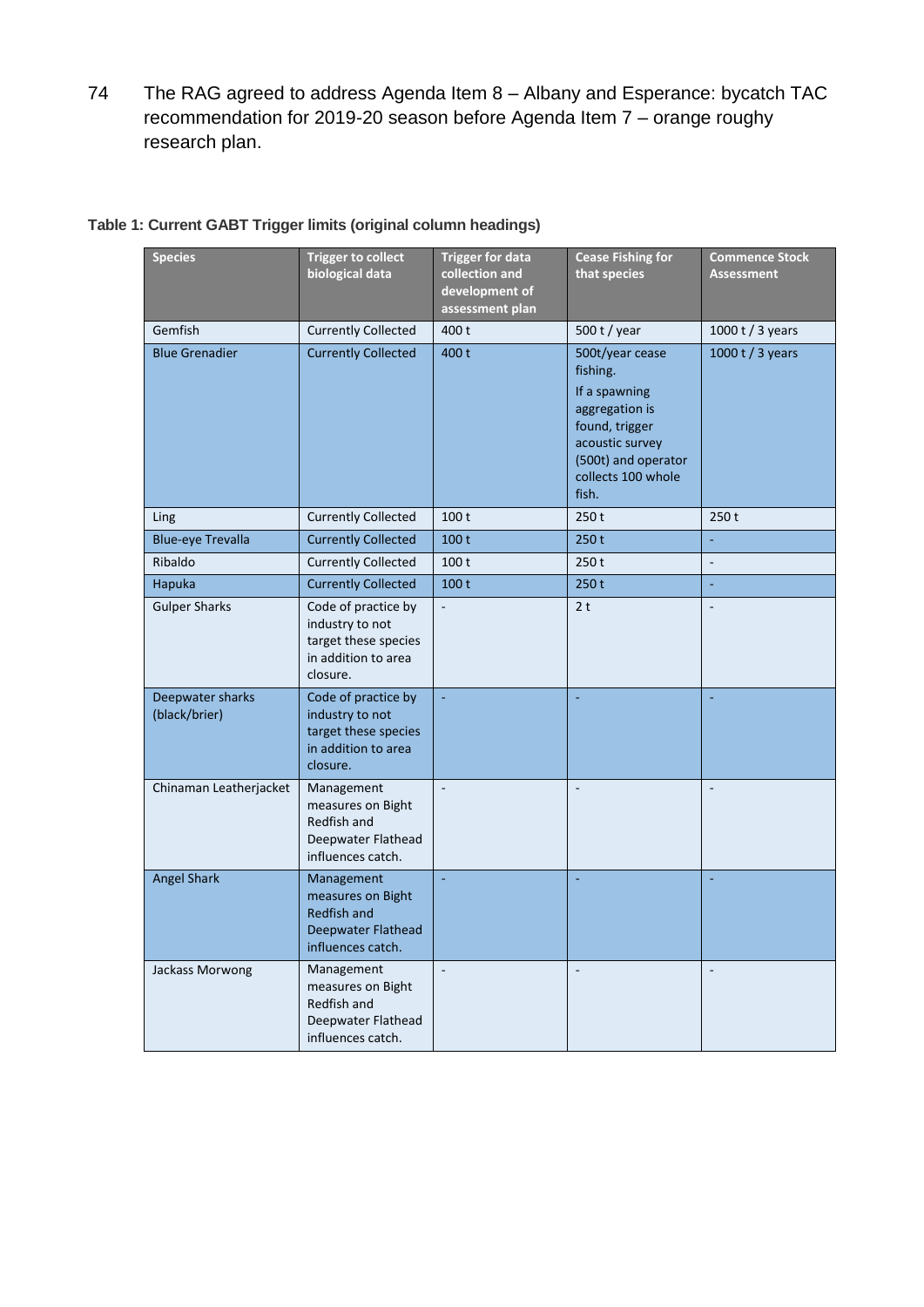# **12. Dogfish Working Group**

- 75 This agenda item was unable to be completed due to the meeting running over time and Dr Knuckey having to leave to make his flight.
- 76 The Chair closed the meeting at 18:03.

**Signed (Chairperson):**

 $H_{\text{total}}$ 

Date: 31<sup>st</sup> January 2019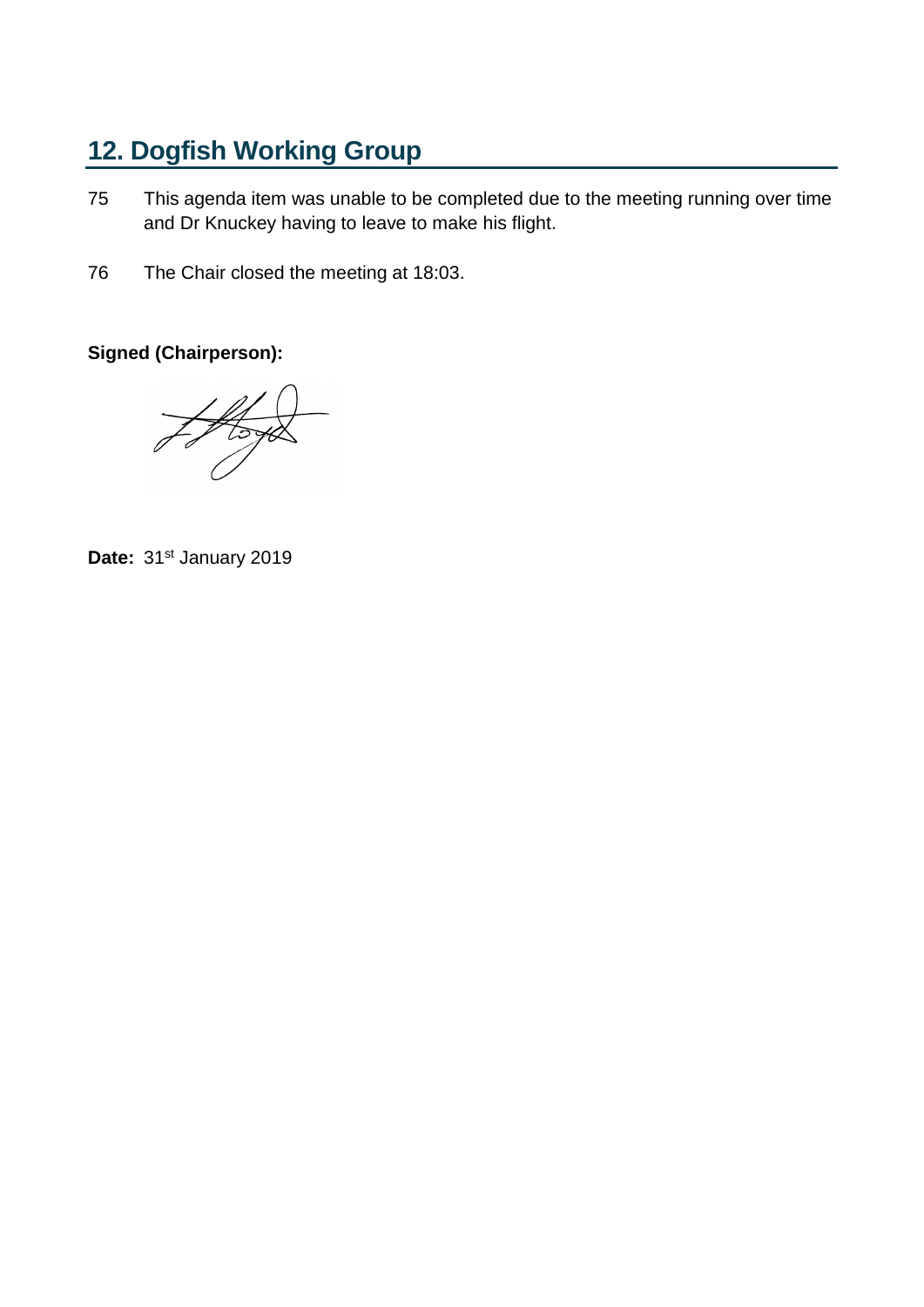# **Attachments**

- 1) GABRAG declared conflicts of interest
- 2) GABRAG draft annotated agenda
- 3) Outstanding action items from previous meetings
- 4) Actions arising from this meeting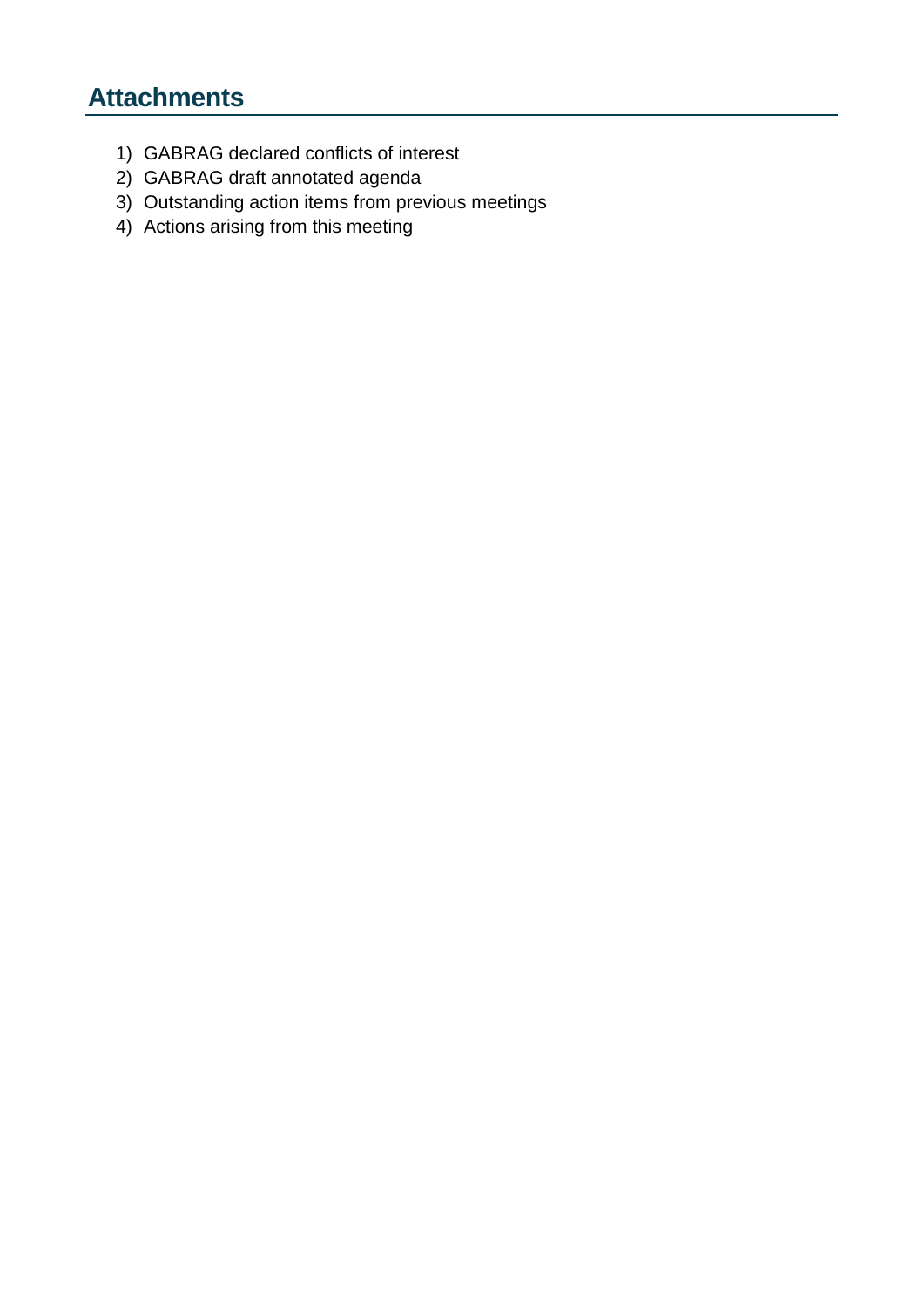# **Attachment 1**

# **GABRAG Declared Conflicts of Interest**

| <b>Member</b>  | <b>Declared Interest</b>                                                                                                                                                                                                                                                                                                                                                                                                                                                                                                                                                                                                                                                                                                                                                                                                                                                                                                                                                                                                                                                                                                                                                                                                                                                                                                                                                                                                                                                                                                                                                                                                       |
|----------------|--------------------------------------------------------------------------------------------------------------------------------------------------------------------------------------------------------------------------------------------------------------------------------------------------------------------------------------------------------------------------------------------------------------------------------------------------------------------------------------------------------------------------------------------------------------------------------------------------------------------------------------------------------------------------------------------------------------------------------------------------------------------------------------------------------------------------------------------------------------------------------------------------------------------------------------------------------------------------------------------------------------------------------------------------------------------------------------------------------------------------------------------------------------------------------------------------------------------------------------------------------------------------------------------------------------------------------------------------------------------------------------------------------------------------------------------------------------------------------------------------------------------------------------------------------------------------------------------------------------------------------|
| Mr Lance Lloyd | GABRAG Chair. Member of GABMAC and SEEFRAG.<br>Director - Lloyd Environment Pty Ltd.<br>Research Fellow - Federation University Australia                                                                                                                                                                                                                                                                                                                                                                                                                                                                                                                                                                                                                                                                                                                                                                                                                                                                                                                                                                                                                                                                                                                                                                                                                                                                                                                                                                                                                                                                                      |
| Dr Ian Knuckey | <b>Positions</b><br>Director - Fishwell Consulting Pty Ltd<br>Director - Olrac Australia (Electronic logbooks)<br>Deputy Chair - Victorian Marine and Coastal Council<br>Chair/Director - Australian Seafood Co-products and ASCo<br>Fertilisers (seafood waste)<br>Chair - Northern Prawn Fishery Resource Assessment<br>Group<br>Chair - Tropical Rock Lobster Resource Assessment Group<br>Chair - Victorian Rock Lobster and Giant Crab Assessment<br>Group<br>Scientific Member - Northern Prawn Management Advisory<br>Committee<br>Scientific Member - SESSF Shark Resource Assessment<br>Group<br>Scientific Member - Great Australian Bight Resource<br><b>Assessment Group</b><br>Scientific Member - Gulf of St Vincents Prawn Fishery<br>Management Advisory Committee<br>Scientific Participant - SEMAC, SERAG<br><b>Current Projects</b><br>AFMA 2018/08 Bass Strait Scallop Fishery Survey - 2018<br>and 2019<br>FRDC 2017/069 Indigenous Capacity Building<br>FRDC 2017/122 Review of fishery resource access and<br>allocation arrangements<br>FRDC 2016/146 Understanding declining indicators in the<br><b>SESSF</b><br>FRDC 2016/116 5 year RD & E Plan for NT fisheries and<br>aquaculture<br>AFMA 2017/0807 Great Australian Bight Trawl Survey -<br>2018<br>Traffic Project - Shark Product Traceability<br>FRDC 2018/077 Implementation Workshop re declining<br>indicators in the SESSF<br>FRDC 2018/021 Development and evaluation of SESSF<br>multi-species harvest strategies<br>AFMA 2017/0803 Analysis of Shark Fishery E-Monitoring<br>data<br>AFMA 2016/0809 Improved targeting of arrow squid |
| Mr Andy Moore  | GABRAG Scientific Member employed by ABARES - Interest<br>in sources of funding for research purposes,<br>involved in the Gemfish stock structure project and<br>the Western gemfish Tier 1 assessment, senior<br>research fellow at University of Queensland, no<br>personal pecuniary interest.                                                                                                                                                                                                                                                                                                                                                                                                                                                                                                                                                                                                                                                                                                                                                                                                                                                                                                                                                                                                                                                                                                                                                                                                                                                                                                                              |
| Mr Jim Raptis  | <b>GABRAG Industry Member</b><br>Operates two boats in the GABT Fishery and owns four GAB<br>SFRs as well as quota in the Southern and Eastern<br>Scalefish and Shark Fishery.                                                                                                                                                                                                                                                                                                                                                                                                                                                                                                                                                                                                                                                                                                                                                                                                                                                                                                                                                                                                                                                                                                                                                                                                                                                                                                                                                                                                                                                 |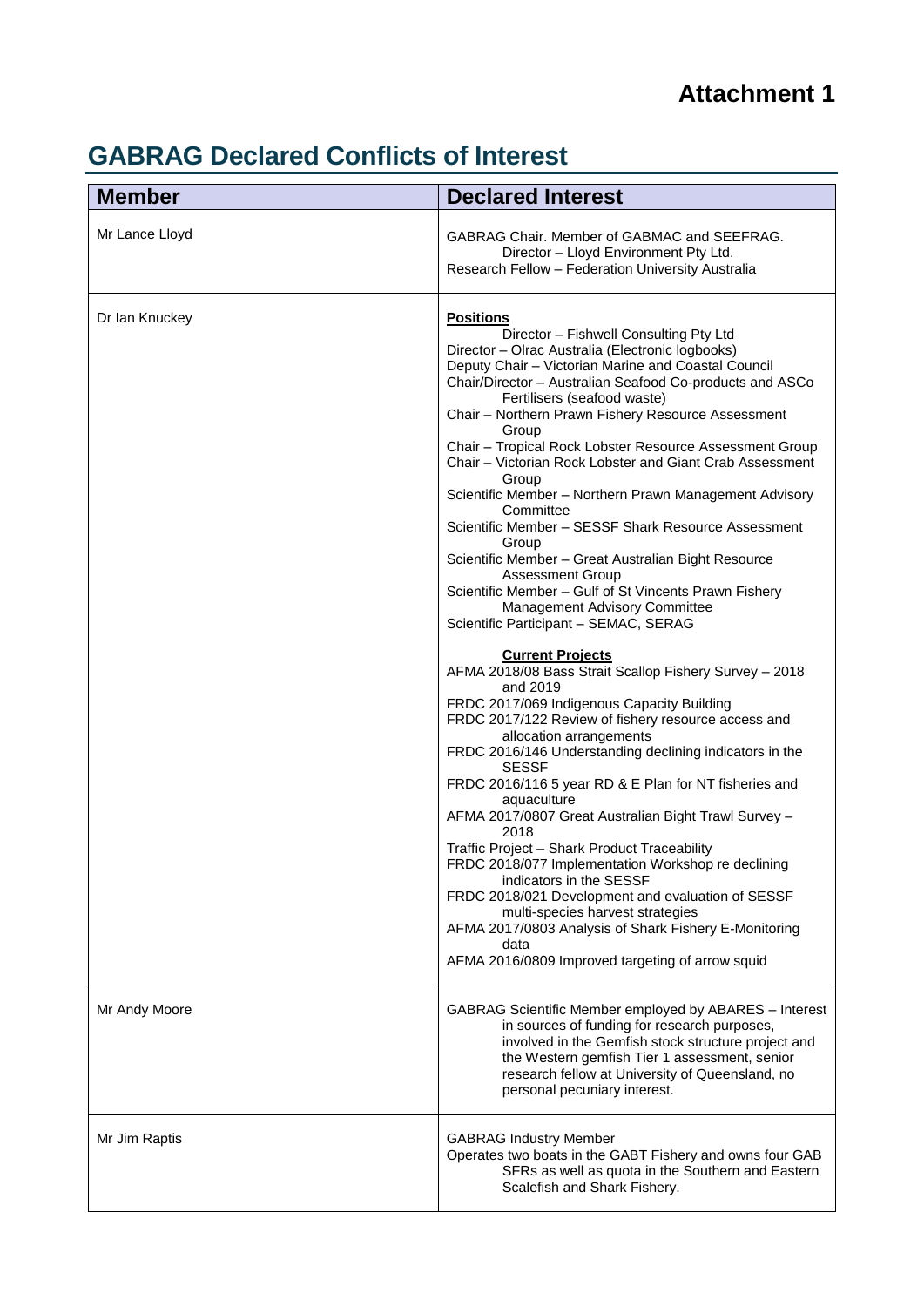| Mr Neil MacDonald          | Director NMAC(SA) P/L<br>Executive officer of the Great Australian Bight<br><b>Industry Association</b><br>Executive officer of Surveyed Charter Boat Owners and<br><b>Operators Association South Australia</b><br>Executive Officer Southern Fishermen's Association<br>Executive officer of Saint Vincent Gulf Prawn Boat Owner's<br>Association<br>Executive officer of Marine Scale Net Fishers Association<br>Committee support services South Australian Rock Lobster<br>Management Advisory Committee & Research Sub-<br>Committee<br>Chair - CGG Gippsland MSS Scientific Advisory Committee |
|----------------------------|-------------------------------------------------------------------------------------------------------------------------------------------------------------------------------------------------------------------------------------------------------------------------------------------------------------------------------------------------------------------------------------------------------------------------------------------------------------------------------------------------------------------------------------------------------------------------------------------------------|
| Ms Marcia Valente          | Consultant for Silver Phoenix Holdings who hold two GAB<br><b>SFR<sub>s</sub></b>                                                                                                                                                                                                                                                                                                                                                                                                                                                                                                                     |
| Professor John Tisdell     | Economics member of GABRAG, member of the AFMA<br>Economic Advisory Group and Tropical Tuna<br><b>Resource Advisory Group</b>                                                                                                                                                                                                                                                                                                                                                                                                                                                                         |
| Mr Daniel Corrie           | AFMA, Trawl Manager, Coral Sea Fishery Manager. No<br>interest, pecuniary or otherwise                                                                                                                                                                                                                                                                                                                                                                                                                                                                                                                |
| Ms Kehani Manson           | AFMA, Executive Officer GABRAG and GABMAC. No<br>interest, pecuniary or otherwise                                                                                                                                                                                                                                                                                                                                                                                                                                                                                                                     |
| <b>Invited Participant</b> | <b>Declared Interest</b>                                                                                                                                                                                                                                                                                                                                                                                                                                                                                                                                                                              |
| Dr Miriana Sporcic         | CSIRO, Assessment Scientist. Acquiring funding for research<br>purposes                                                                                                                                                                                                                                                                                                                                                                                                                                                                                                                               |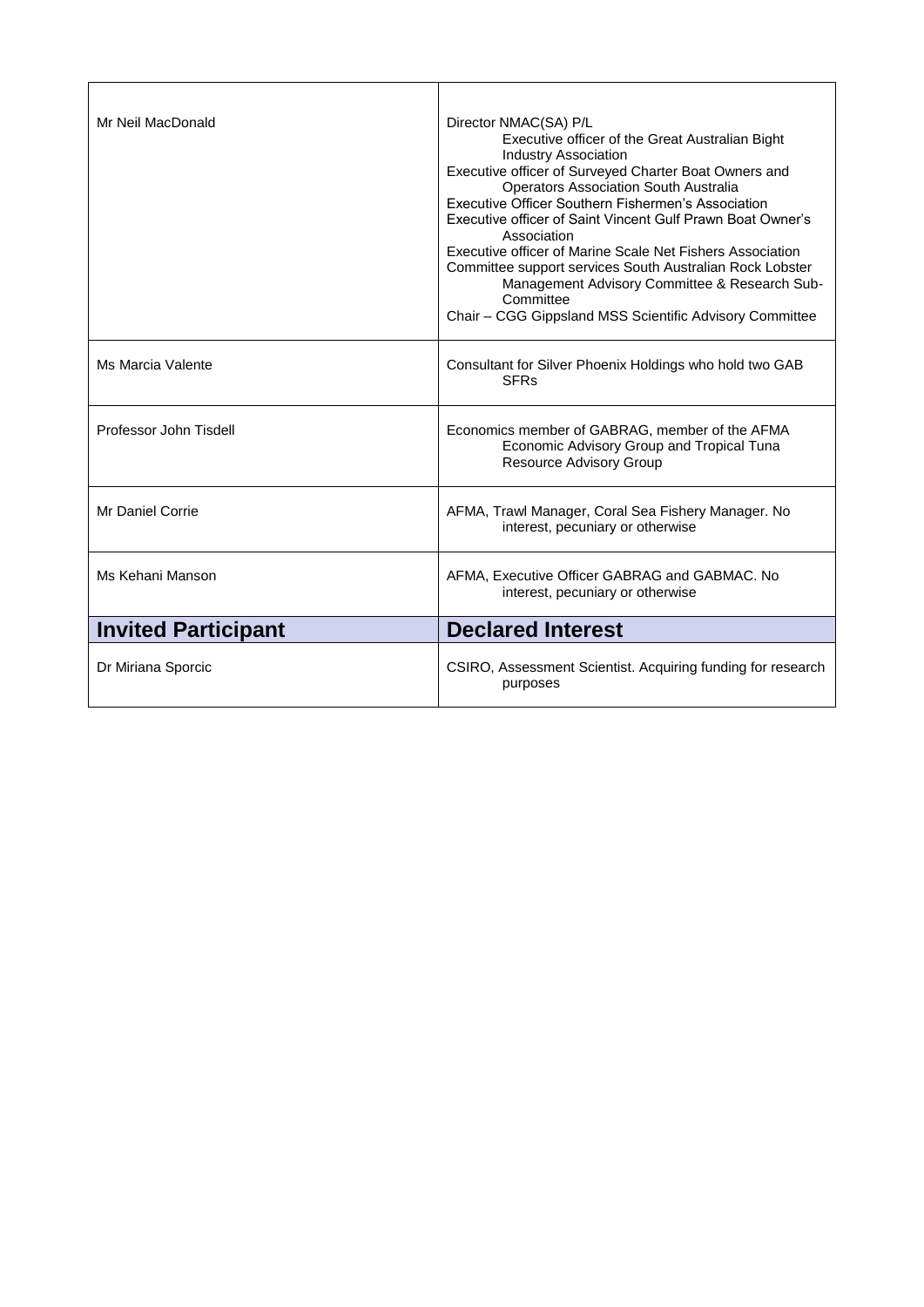# **Attachment 2**

# **Drafted Annotated Agenda – GABRAG Meeting 6 December 2018**

| <b>Time</b> | <b>Item</b>                                                                | <b>Presenter</b>  |
|-------------|----------------------------------------------------------------------------|-------------------|
| 09:00       | <b>Preliminaries</b>                                                       | Chair             |
|             | 1.1<br>Welcome and introductions/apologies                                 |                   |
|             | Declarations of interest<br>1.2                                            |                   |
|             | 1.3<br>Adoption of agenda                                                  |                   |
|             | Action item review<br>1.4                                                  | <b>AFMA</b>       |
| 09:45       | 2. Manager's Update                                                        | <b>AFMA</b>       |
|             | 3. Industry Update                                                         | <b>GABIA</b>      |
| 10:30       | Morning Tea                                                                |                   |
| 10:45       | <b>4. GABT FIS Results</b>                                                 | lan Knuckey       |
| 11:45       | 5. ISMP report & Fish Ageing Report (SESSF)                                | <b>AFMA</b>       |
|             | <b>ISMP Report</b>                                                         |                   |
|             | Fish Ageing Services Annual Report and Ageing Plan                         |                   |
| 12:30       | Lunch                                                                      |                   |
| 13:00       | <b>6. MYTAC Analysis and Data Summary</b>                                  | <b>AFMA</b>       |
|             | Deepwater flathead                                                         |                   |
|             | <b>Bight redfish</b>                                                       |                   |
| 13:40       | 7. Orange Roughy Research Plan                                             | <b>AFMA/GABIA</b> |
|             | Quota allocation and observer requirements<br>$\qquad \qquad \blacksquare$ |                   |
|             | Research allowance 2019-20 season                                          |                   |
| 13:50       | 8. Orange Roughy - Albany and Esperance                                    | <b>AFMA/GABIA</b> |
|             | Bycatch TAC recommendation for 2019-20 season                              |                   |
| 14:45       | 9. GABT Ecological Risk Assessment                                         | AFMA/CSIRO        |
| 15:30       | Afternoon Tea                                                              |                   |
| 15:45       | 10. GABT Research Plan 2020/21                                             | <b>GABIA/AFMA</b> |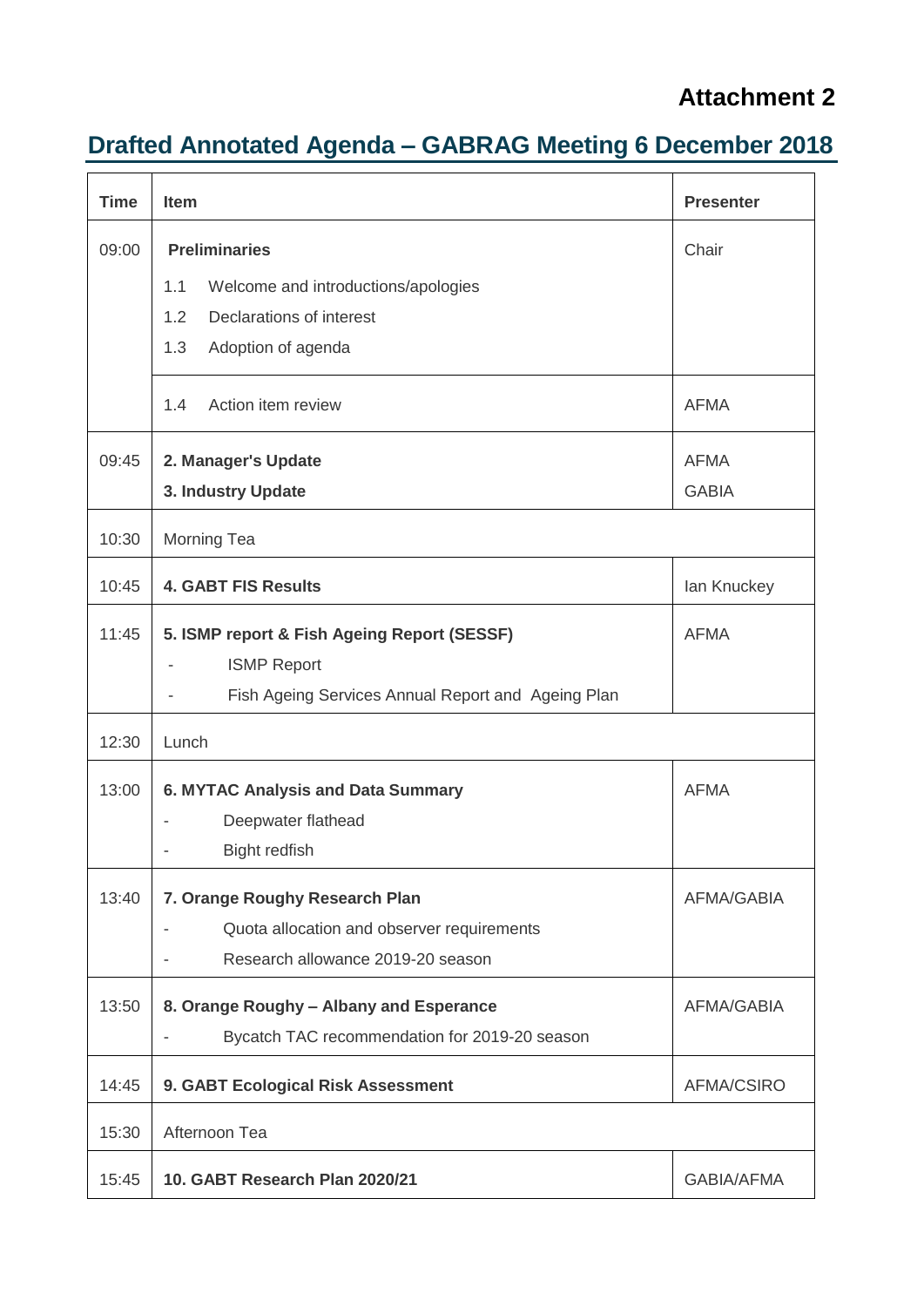| 16:15 | 11. Western gemfish Harvest Strategy Triggers and Assessment           | <b>GABIA/AFMA</b> |
|-------|------------------------------------------------------------------------|-------------------|
| 17:00 | 12. Dogfish working group<br>Overview of recent meeting and work ahead | lan Knuckey       |
| 17:30 | <b>Meeting Close</b>                                                   |                   |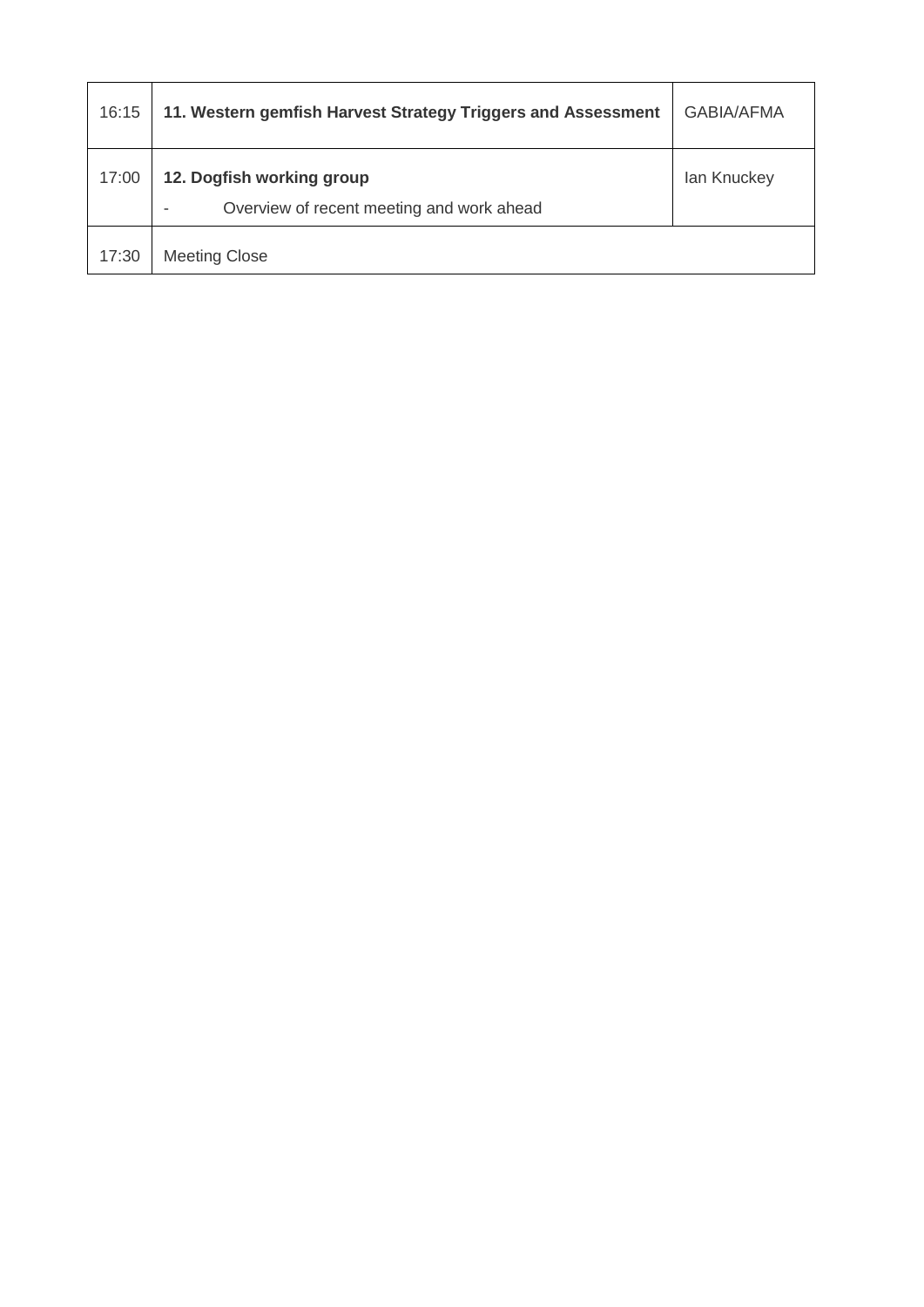# **Outstanding action items from previous GABRAG meetings**

| Complete/Redundant<br><b>ve</b> Need advice<br>Underway<br>Yet to start |  |  |  |  |
|-------------------------------------------------------------------------|--|--|--|--|
|-------------------------------------------------------------------------|--|--|--|--|

| <b>Meeting &amp;</b><br>agenda item<br>reference | No.            | <b>Description</b>                                                                                                                                  | <b>Responsibility</b>  | <b>Timeframe</b>                              | <b>Progress</b>                                                                                                                                           |
|--------------------------------------------------|----------------|-----------------------------------------------------------------------------------------------------------------------------------------------------|------------------------|-----------------------------------------------|-----------------------------------------------------------------------------------------------------------------------------------------------------------|
| 1.4 / Nov<br>2016                                | 1              | AFMA and Dr Knuckey to transfer<br>orange roughy otoliths from 2006<br>onwards from Fishwell to Fish<br><b>Ageing Services</b>                      | AFMA and Dr<br>Knuckey |                                               | <b>FAS have indicated</b><br>the existing samples<br>can be archived within<br>the existing budget<br>Fishwell asked to<br>provide the samples<br>to FAS. |
| 4/ Dec 2016                                      | $\overline{4}$ | Investigate the proportion of western<br>gemfish discarded as whole shots to<br>inform the CPUE standardization.                                    | AFMA/CSIRO             | Before 2017<br><b>CPUE</b><br>Standardization | CSIRO have been<br>asked to provide an<br>update.                                                                                                         |
| 4/ Dec 2016                                      | 6              | AFMA and GABIA to review GABTF<br>development strategy species<br>triggers for western gemfish in the<br><b>SESSF Harvest Strategy</b><br>Framework | AFMA/GABIA             | Prior to 2017/18<br>season                    | Addressed as part of<br>Agenda Item 11 -<br>western gemfish<br><b>Harvest Strategy</b><br>Triggers and<br>Assessment.                                     |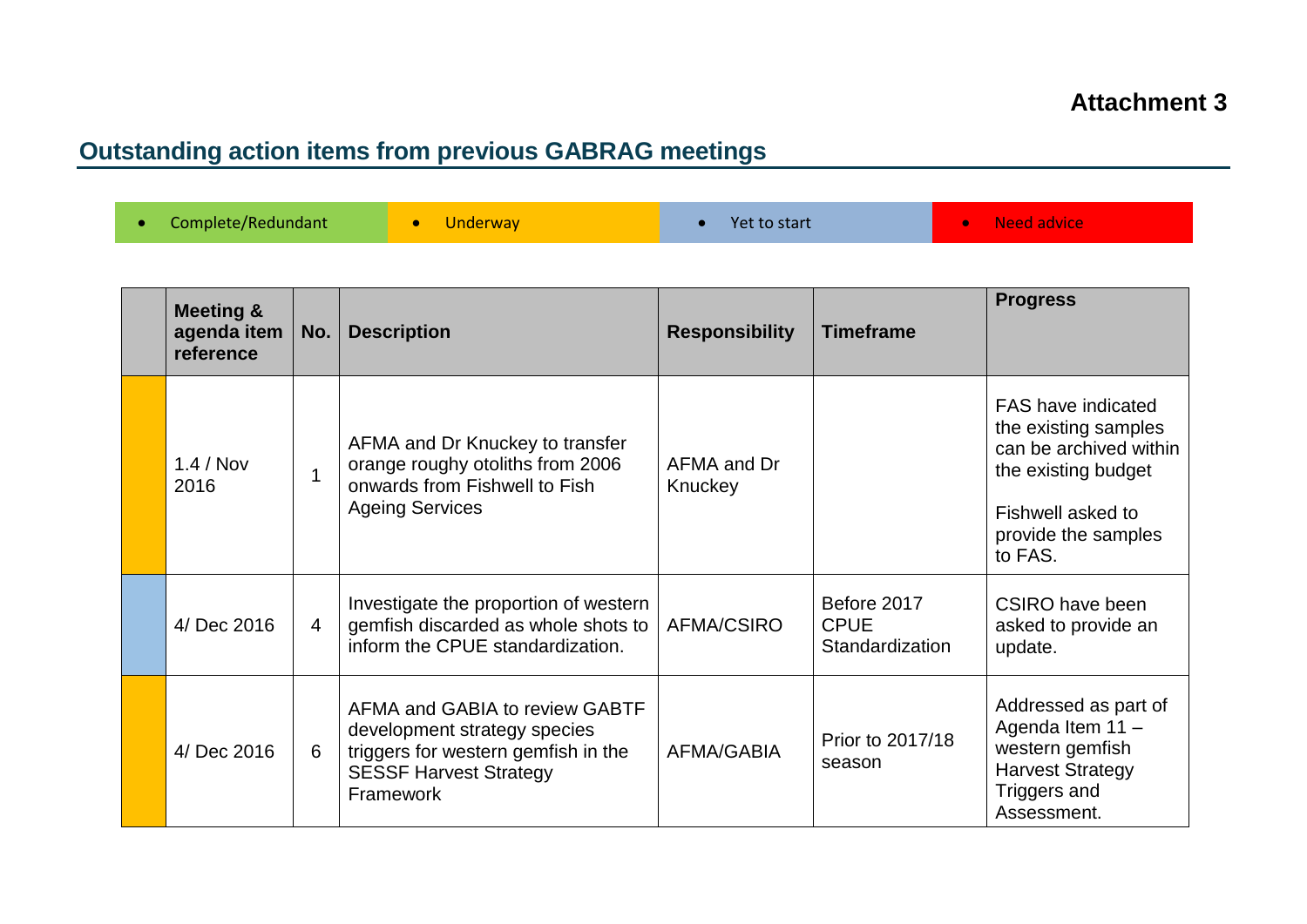| Agenda<br><b>Item</b> | No.            | <b>Action Item</b>                                                                                                                                                                     | <b>Agency/Person</b><br><b>Responsible</b> | <b>Timeframe</b>          | <b>Progress</b>                                                                                                                                                                                                                                        |
|-----------------------|----------------|----------------------------------------------------------------------------------------------------------------------------------------------------------------------------------------|--------------------------------------------|---------------------------|--------------------------------------------------------------------------------------------------------------------------------------------------------------------------------------------------------------------------------------------------------|
| 3.1/Aug<br>2017       | $\overline{2}$ | Dr Knuckey to review the<br>logbook data for consistency<br>in discard reporting since the<br>implementation of e-logs and<br>discard grouping changes.                                | lan Knuckey<br>(Fishwell<br>Consulting)    | As soon as<br>practicable | <b>SERAG</b> recommended Fishwell and<br>AFMA review the reporting of discard<br>groups since implementation of<br>bycatch groups in elogs. This item<br>will addressed as part of that work.<br>Dr Knuckey asked to provide an<br>update.             |
| 1.4/Nov<br>2017       | $\mathbf{1}$   | Follow up on alternative<br>options to Fish Ageing<br>Services for storage of<br>Orange Roughy otoliths from<br>2006 onwards so that transfer<br>from Fishwell can occur               | <b>Christian Pyke</b>                      | As soon as<br>practicable | As per Action item 1 (1.4 2016)<br>FAS have indicated the existing<br>samples can be archived within the<br>existing budget<br>Fishwell asked to provide the<br>samples to FAS.                                                                        |
| 1.4/ Nov<br>2017      | $\overline{2}$ | If still archived, check original<br>data sheets for 2014-15 crew<br>collected data for Deepwater<br>flathead to see if the data<br>contains a combination of<br>Flathead and Redfish. | <b>AFMA</b>                                | As soon as<br>practicable | Data sheets are species specific and<br>so it is unlikely that Bight redfish were<br>'mixed up' in the deepwater flathead<br>data sheets.<br>It could be that a Bight redfish<br>datasheet was punched as a flathead<br>sheet. AFMA are investigating. |
| 4/ Nov<br>2017        | 8              | AFMA and Dr Haddon to<br>develop a research project<br>outline for age frequency<br>sampling project to evaluate<br>the uncertainty in stock                                           | AFMA and<br>Malcolm<br>Haddon              | As soon as<br>practicable | Not yet started.<br>DW Flathead assessment schedule<br>for 2019. Could this be investigated                                                                                                                                                            |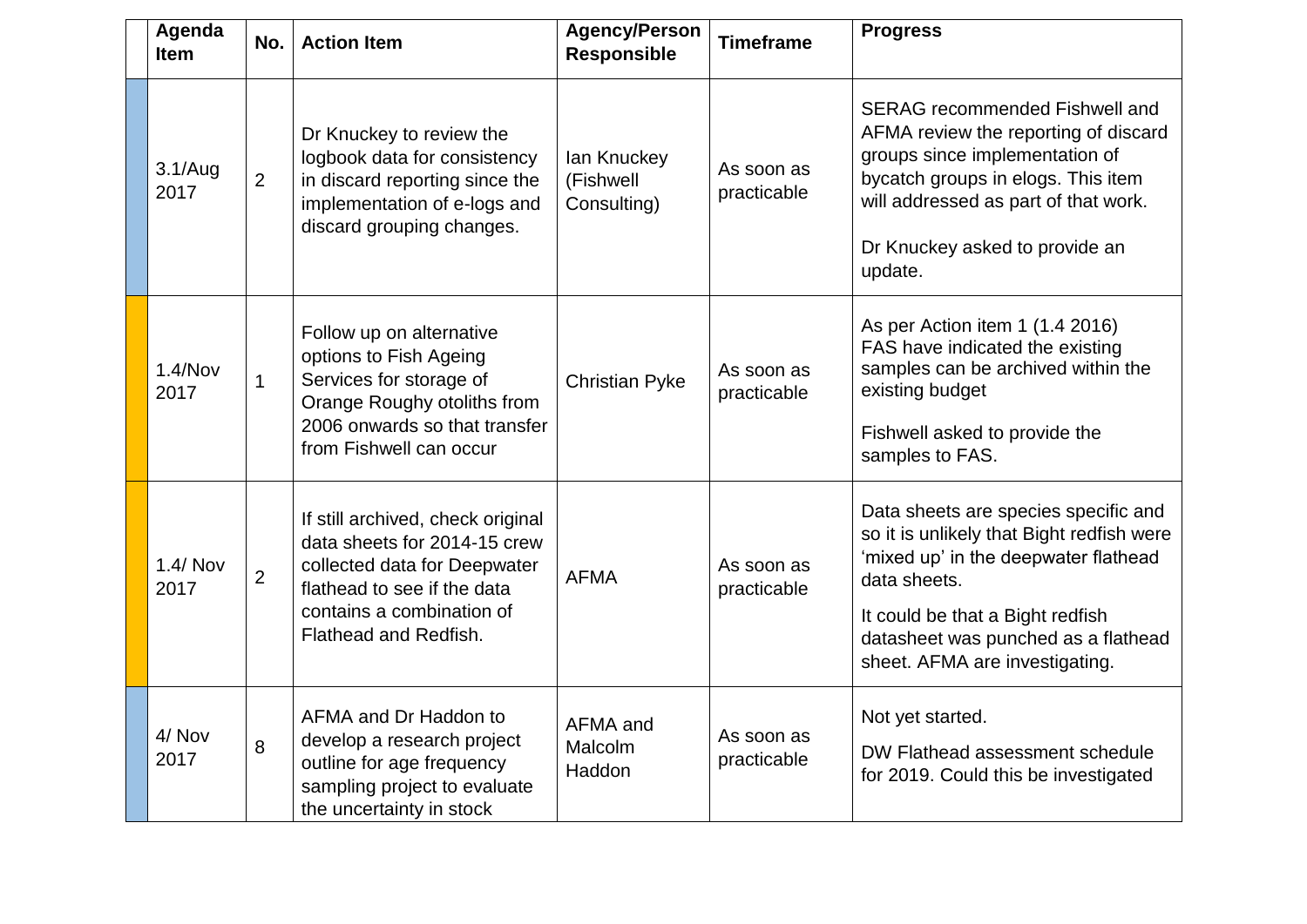|                |               | assessments caused by<br>reducing the frequency of age<br>sampling for deepwater<br>flathead and circulate to the<br>RAG.                                                                                                                                                                                    |                                 |                           | as a sensitivity analysis as part of the<br>stock assessment?                                                |
|----------------|---------------|--------------------------------------------------------------------------------------------------------------------------------------------------------------------------------------------------------------------------------------------------------------------------------------------------------------|---------------------------------|---------------------------|--------------------------------------------------------------------------------------------------------------|
| 4/ Nov<br>2017 | 12<br>&<br>14 | Professor Tisdell to provide a<br>draft research project outline<br>and guidance on cost/benefit<br>analysis of the Bycatch<br><b>Research and Development</b><br>Plan.<br>Dr Knuckey to provide<br><b>Professor Tisdell with</b><br>relevant bycatch paper that<br>includes economic content of<br>interest | John Tisdell and<br>lan Knuckey | As soon as<br>practicable |                                                                                                              |
| 5/Nov<br>2017  | 16            | Investigate what orange<br>roughy otoliths (number and<br>location per year) have been<br>collected for<br>Albany/Esperance zone and<br>determine the cost of ageing<br>additional otoliths.                                                                                                                 | AFMA and<br><b>GABIA</b>        | As soon as<br>practicable | FAS has been asked for an overview<br>of what has been collected and aged<br>from the Albany Esperance area. |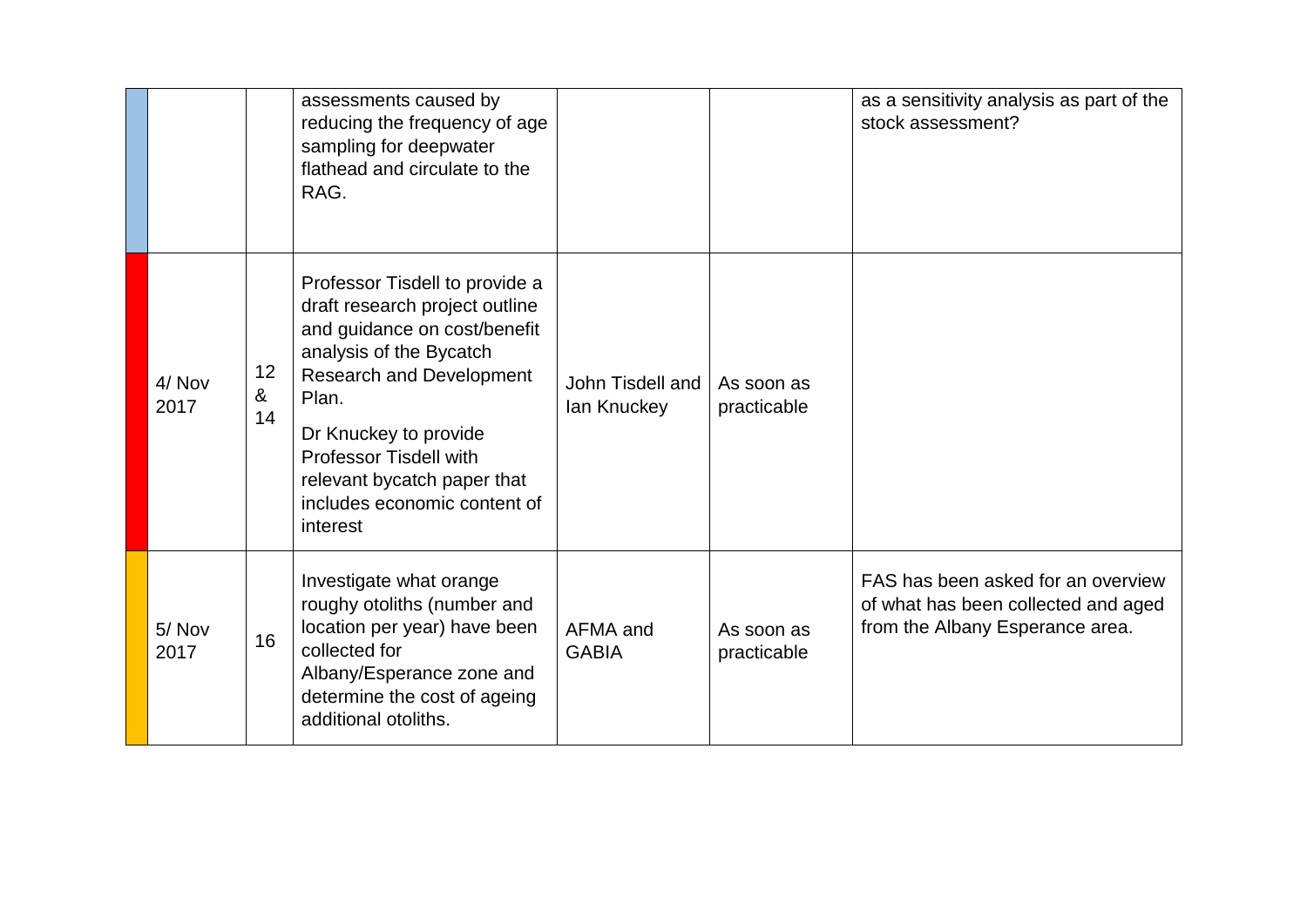| $7.1/$ Nov<br>2017  | 18           | GABIA to explore alternative<br>options for observer positions<br>to the GABTF                                                                                                                                                                                              | <b>GABIA</b>             | As soon as<br>practicable                       | To be discussed as part of agenda<br>item 7 - Orange Roughy research<br>program.<br>This item will be removed.                                                                                                                                                                                                                                                                                                                                                                                                                          |
|---------------------|--------------|-----------------------------------------------------------------------------------------------------------------------------------------------------------------------------------------------------------------------------------------------------------------------------|--------------------------|-------------------------------------------------|-----------------------------------------------------------------------------------------------------------------------------------------------------------------------------------------------------------------------------------------------------------------------------------------------------------------------------------------------------------------------------------------------------------------------------------------------------------------------------------------------------------------------------------------|
| $2.1/$ June<br>2018 | $\mathbf{1}$ | GABIA and AFMA to work<br>together to locate the results<br>of the dogfish hook survey<br>mentioned in the GABIA<br>submission and circulate to<br>the RAG. Also to ensure that<br>the data is made available to<br>the committee conducting the<br>review of the Strategy. | AFMA and<br><b>GABIA</b> | As soon as<br>practicable                       | http://www.frdc.com.au/Archived-<br>Reports/FRDC%20Projects/2009-024-<br>DLD.pdf<br>There were two vessels, the Sarda<br>and Riba, that undertook hook<br>surveys in 2009/10. The Sarda<br>undertook surveys south of Mount<br>Gambier and the Riba west of Port<br>Lincoln. AFMA and GABIA have not<br>been able to find any reports of<br>surveys in the Kangaroo Hill closure<br>at this stage.<br>AFMA and GABIA will continue to<br>look for additional data to inform the<br>review and will keep GABRAG<br>informed on progress. |
| $3.1$ /June<br>2018 | 3            | <b>GABMAC and SEMAC to</b><br>consider advice regarding<br>delineation of Eastern and<br>Western gemfish stocks<br>between zone 40 and 50 prior<br>to the 2019 assessment.                                                                                                  | <b>AFMA</b>              | ASAP, but<br>prior to the<br>2019<br>assessment |                                                                                                                                                                                                                                                                                                                                                                                                                                                                                                                                         |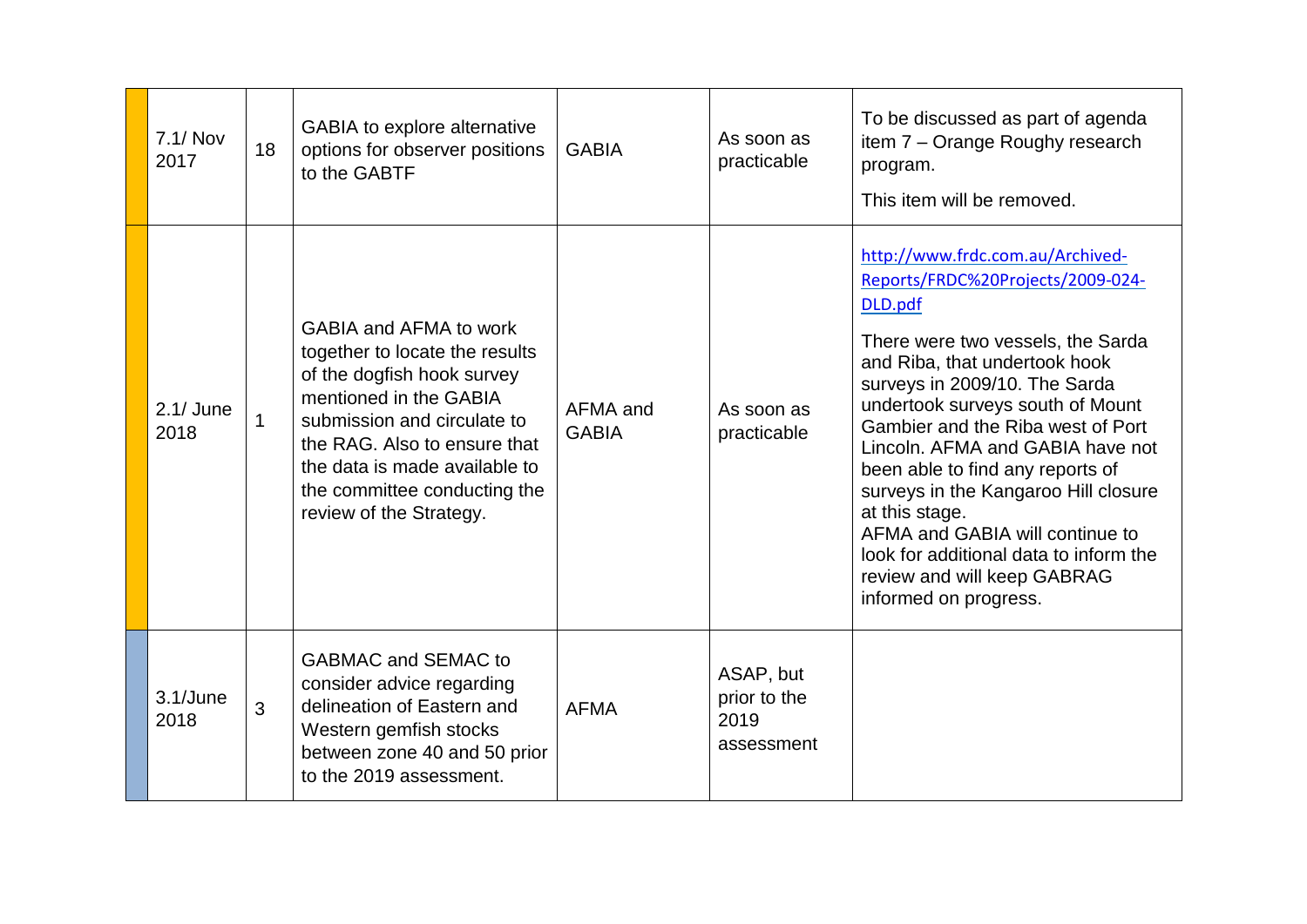# **Action items arising from GABRAG 6 December 2018**

| <b>Action</b><br><b>Item</b> | <b>Description</b>                                                                                                                                                                                                                                                               | <b>Person Responsible</b>                    | <b>Timeframe</b>       |
|------------------------------|----------------------------------------------------------------------------------------------------------------------------------------------------------------------------------------------------------------------------------------------------------------------------------|----------------------------------------------|------------------------|
| 1                            | Professor Tisdell to provide a draft research project<br>outline and guidance on cost/benefit analysis of the<br>Bycatch Research and Development Plan.<br>Dr Knuckey to provide Professor Tisdell with relevant<br>bycatch paper that includes economic content of<br>interest. | Professor John Tisdell and Dr<br>lan Knuckey | As soon as practicable |
| $\overline{2}$               | AFMA to provide Industry with a paper that outlines the<br>requirements that must be met in order for an Orange<br>Roughy closure to reopen to fishing in the GAB.                                                                                                               | <b>AFMA</b>                                  | As soon as practicable |
| 3                            | AFMA member to raise Industry's recommendations<br>for an increase in boat hire cost with AFMA staff<br>responsible for setting the 2019-20 Financial Year<br>budget                                                                                                             | <b>AFMA</b>                                  | As soon as possible    |
| 4                            | Dr Ian Knuckey to check the catch of Bight redfish<br>recorded in logbooks for 2016 to confirm the accuracy<br>of the large catch reported at 190m in the GABT FIS<br>Report.                                                                                                    | Dr Ian Knuckey                               | As soon as practicable |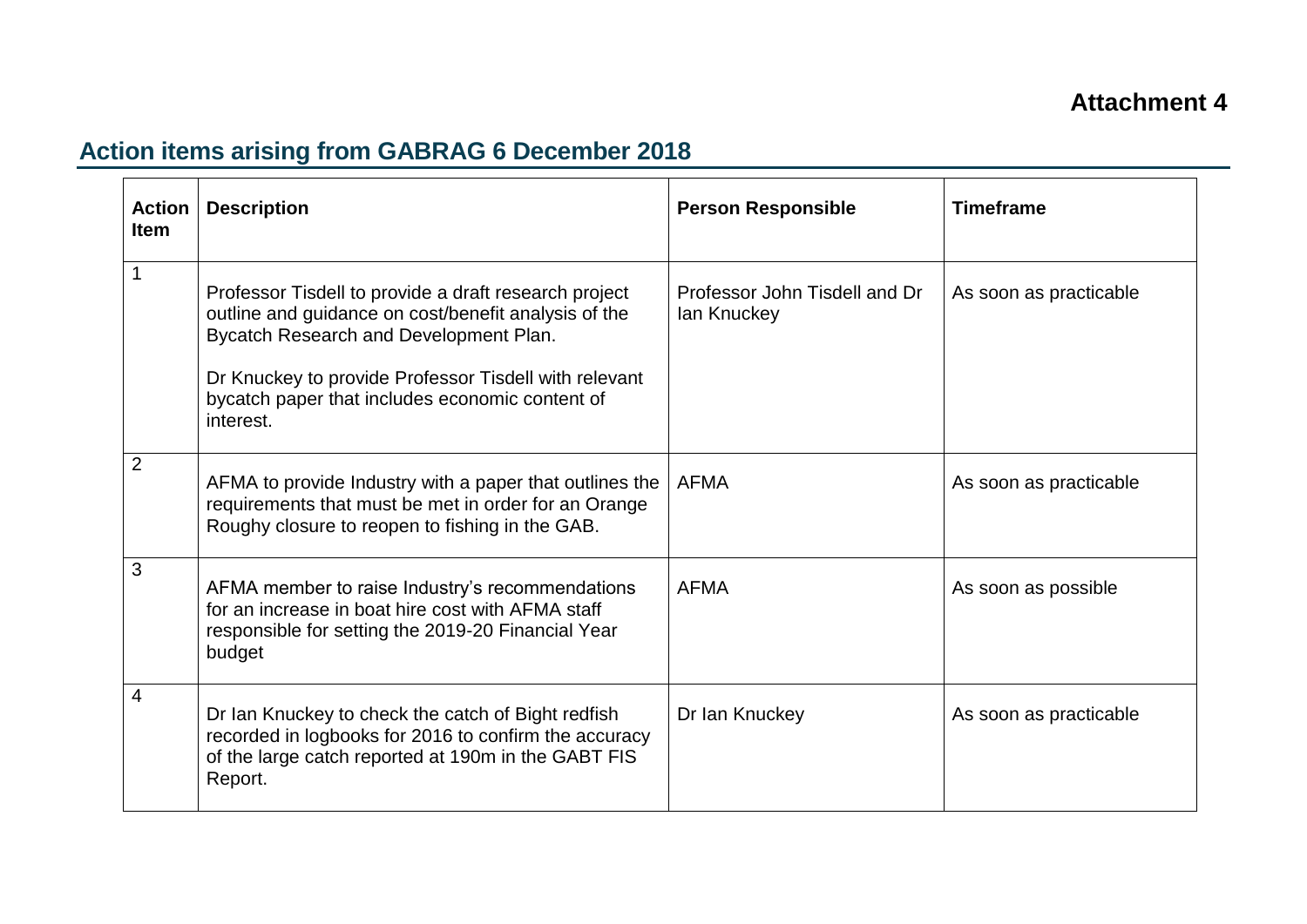| $\overline{5}$ | AFMA and Dr Knuckey to communicate with FAS<br>about the use of FIS/commercial collected otoliths for<br>use in the 2018-19 assessment to ensure it is<br>representative of length-frequencies.                                                                                                                                                                                     | AFMA and Dr Ian Knuckey | As soon as practicable |
|----------------|-------------------------------------------------------------------------------------------------------------------------------------------------------------------------------------------------------------------------------------------------------------------------------------------------------------------------------------------------------------------------------------|-------------------------|------------------------|
| 6              | AFMA to enquire about the absence of 2017 length<br>data in the 2017 Draft Data Summary ISMP, Port and<br>GAB Industry length frequency graphs for both Bight<br>redfish (page 232 of Data Summary) and deepwater<br>flathead (page 239 of Data Summary). Investigate<br>whether 'length frequencies' and ISMP Onboard' data<br>have been labelled incorrectly on the above graphs. | <b>AFMA</b>             | As soon as practicable |
| 7              | AFMA to check the discrepancy between landed catch<br>reported in the Data Summary vs that reported within<br>the Catch and Discard Report for deepwater flathead.                                                                                                                                                                                                                  | <b>AFMA</b>             | As soon as practicable |
| 8              | AFMA to investigate the feasibility of issuing 12 month<br>scientific permits. If this is not possible, are two six<br>month scientific permits issued to the same applicant a<br>possibility?                                                                                                                                                                                      | <b>AFMA</b>             | As soon as practicable |
| 9              | AFMA and GABIA to investigate the possibility of using<br>a non-AFMA observer. Observers would need to<br>possess relevant credentials to undertake the same<br>sampling as AFMA observers.                                                                                                                                                                                         | <b>AFMA and GABIA</b>   | As soon as practicable |
| 10             | AFMA and GABIA to work together to establish a set<br>of guidelines for orange roughy samples required from                                                                                                                                                                                                                                                                         | <b>AFMA and GABIA</b>   | As soon as practicable |